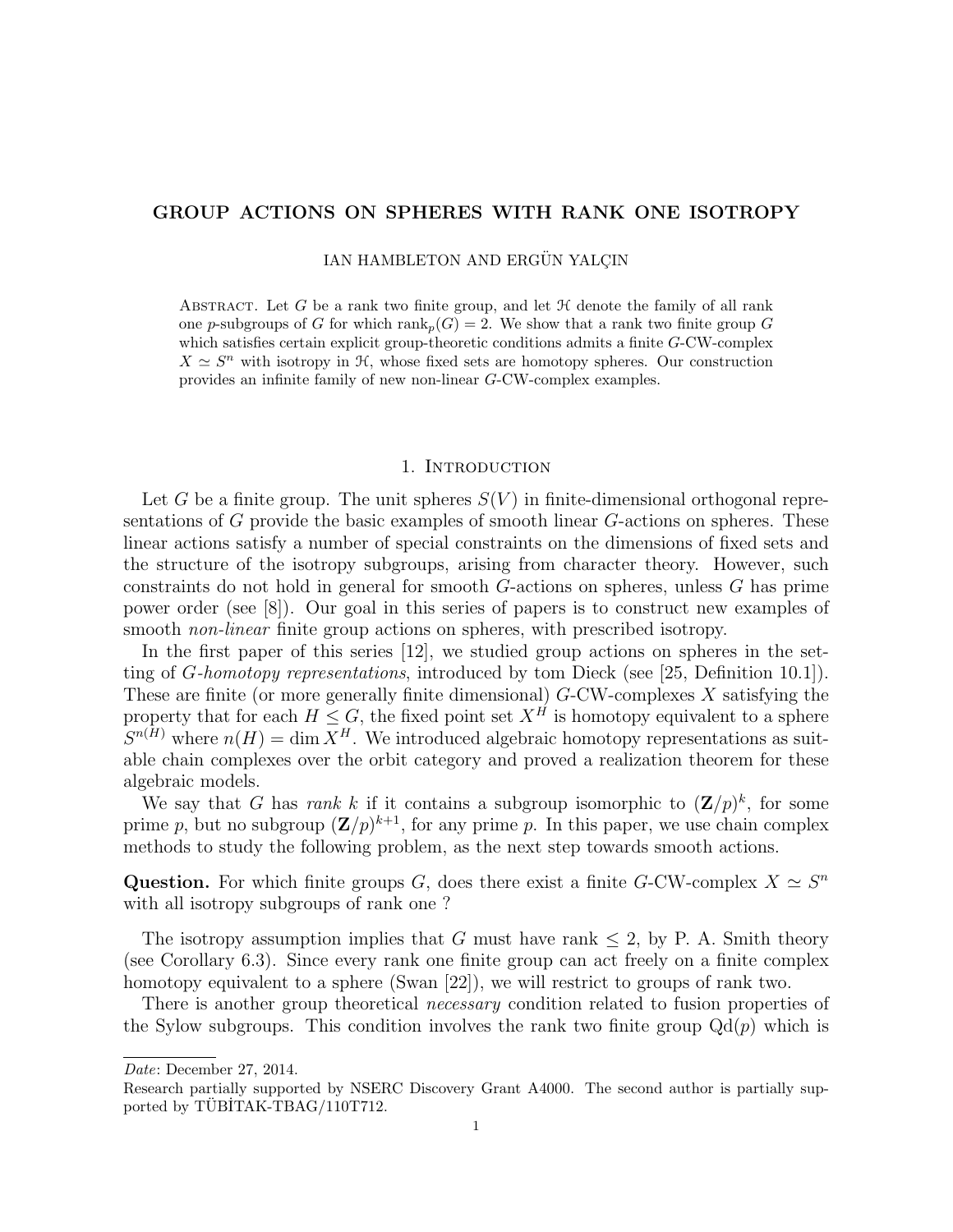the group defined as the semidirect product

$$
Qd(p) = (\mathbf{Z}/p \times \mathbf{Z}/p) \rtimes SL_2(p)
$$

with the obvious action of  $SL_2(p)$  on  $\mathbb{Z}/p \times \mathbb{Z}/p$ . In his thesis, Unlü [26, Theorem 3.3] showed that  $Qd(p)$  does not act on a finite CW-complex  $X \simeq S^n$  with rank one isotropy. This means that any rank two finite group which includes  $Qd(p)$  as a subgroup cannot admit such actions.

More generally, we say  $Qd(p)$  is p'-involved in G if there exists a subgroup  $K \leq G$ , of order prime to p, such that  $N_G(K)/K$  contains a subgroup isomorphic to  $Qd(p)$ . The argument given by Unlü in  $[26,$  Theorem 3.3] can be extended easily to obtain the stronger necessary condition (see Proposition 5.4):

 $(\divideontimes)$ . Suppose that there exists a finite G-CW-complex  $X \simeq S^n$  with rank one isotropy. Then  $Qd(p)$  is not p'-involved in G, for any odd prime p.

In the other direction, the Sylow subgroups of rank two finite groups which do not p'-involve  $Qd(p)$ , for p odd (sometimes called  $Qd(p)$ -free groups), have some interesting complex representations.

**Definition.** A finite group G has a *p*-effective character if each *p*-Sylow subgroup  $G_p$  of G has a character  $\chi: G_p \to \mathbb{C}$  which (i) respects fusion in G, meaning that  $\chi(gxg^{-1}) = \chi(x)$ whenever  $gxg^{-1} \in G_p$  for some  $g \in G$  and  $x \in G_p$ , and (ii) satisfies  $\langle \chi |_{E}, 1_E \rangle = 0$  for each elementary abelian *p*-subgroup E of G with rank  $E = \text{rank}_p G$ .

Jackson [16, Theorem 47] proved that a rank two group G has a p-effective character if and only if  $p = 2$ , or p is odd and G is  $Qd(p)$ -free. We will use these characters to obtain finite G-homotopy representations with rank one prime power isotropy, assuming an additional closure property at the prime  $p = 2$ .

**Definition.** A finite group G has the *rank one intersection property* if for every pair  $H, K \leq G$  of rank one 2-subgroups such that  $H \cap K \neq 1$ , the subgroup  $\langle H, K \rangle$  generated by H and K is a 2-group. We say that G is 2-regular if (i)  $\Omega_1(Z(G_2))$  is strongly closed in  $G_2$  with respect to  $G$ , or (ii) G has the rank one intersection property.

Let  $\mathcal F$  be a family of subgroups of G closed under conjugation and taking subgroups. For constructing group actions on CW-complexes with isotropy in the family  $\mathcal{F}$ , a good algebraic approach is to consider projective chain complexes over the orbit category relative to the family  $\mathcal F$  (see [11], [12]).

Let  $S_G$  denote the set of primes p such that  $\text{rank}_p(G) = 2$ . Let  $\mathcal{H}_p$  denote the family of all rank one p-subgroups  $H \leq G$ , for  $p \in \mathcal{S}_G$ , and let  $\mathcal{H} = \bigcup \{H \in \mathcal{H}_p | p \in \mathcal{S}_G\}$ . Our main result is the following:

**Theorem A.** Let G be rank two finite group satisfying the following two conditions:

- (i) G is 2-regular if  $2 \in S_G$ , and G is Qd(p)-free for all  $p \in S_G$  with  $p > 2$ ;
- (ii) If  $1 \neq H \in \mathcal{H}_p$ , then  $\text{rank}_q(N_G(H)/H) \leq 1$  for every prime  $q \neq p$ .

Then there exists a finite G-homotopy representation X with isotropy in  $\mathfrak{H}$ .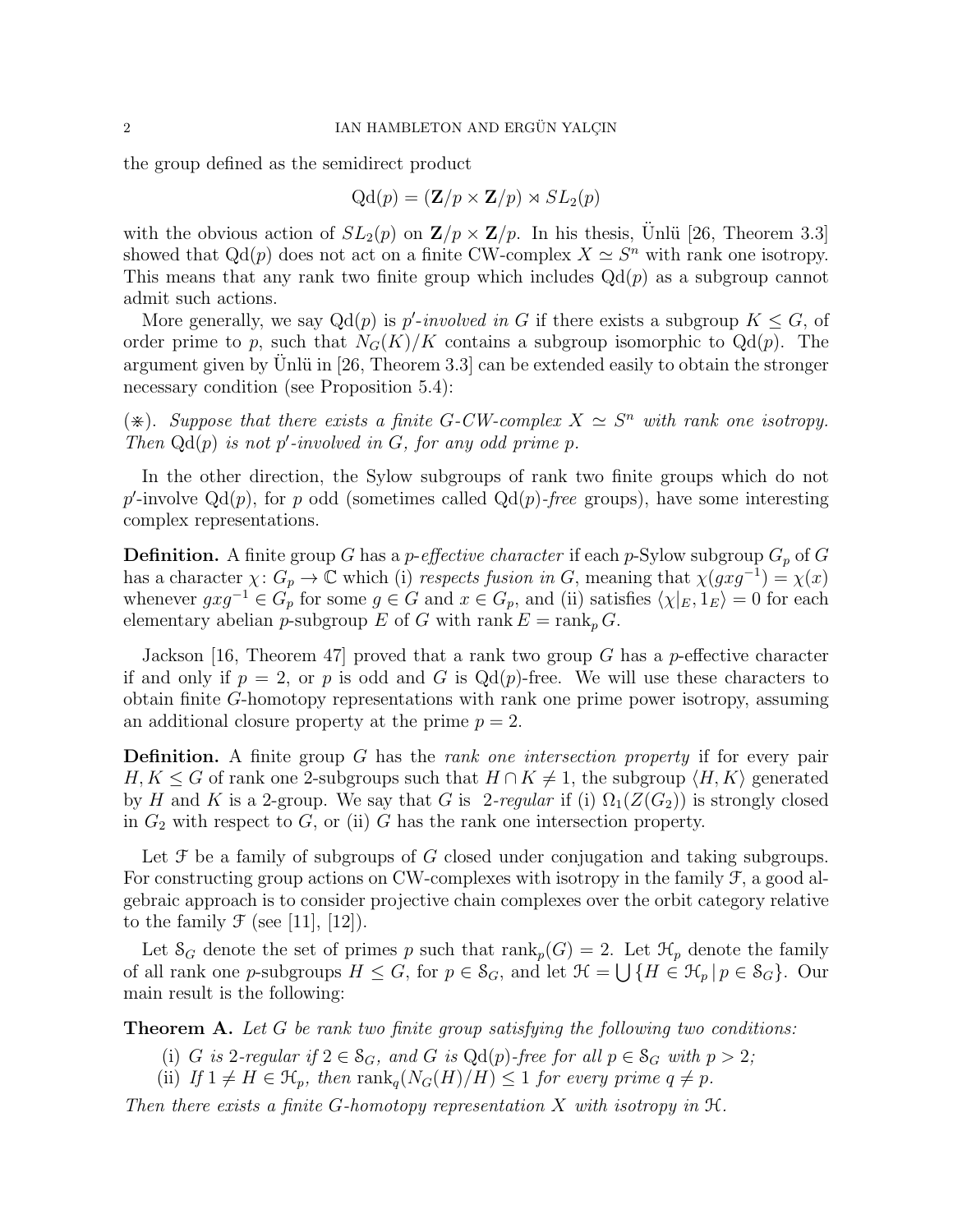Theorem A is an extension of our earlier joint work with Semra Pamuk [11] where we have shown that the first non-linear example, the permutation group  $G = S_5$  of order 120, admits a finite G-CW-complex  $X \simeq S^n$  with rank one isotropy. Theorem A gives a new proof of this earlier result, by a more systematic method: for  $G = S_5$ , the set  $\mathcal{S}_G$  includes only the prime 2 and it can be easily seen that G satisfies the rank one intersection property. The second condition above also holds since all  $p$ -Sylow subgroups of  $S_5$  for odd primes are cyclic. More generally, we have:

**Corollary B.** Let p be a fixed prime and G be a finite group such that  $rank_n(G) = 2$ , and rank<sub>q</sub> $(G) = 1$  for every prime  $q \neq p$ . If G is Qd(p)-free when  $p > 2$ , and G is 2-regular when  $p = 2$ , then there exists a finite G-homotopy representation X with rank one p-group isotropy.

As a consequence of Corollary B, we show that  $G = PSL_2(q)$ , where  $q \geq 5$  is a prime, admits a G-homotopy representation with cyclic 2-subgroup isotropy. Note that none of the simple groups  $PSL_2(q)$ ,  $q > 7$ , admit orthogonal representation spheres with rank one isotropy (see Section 7), so the actions we construct provide an infinite family of new examples of *non-linear* actions.

More generally, using Theorem A, we obtain many new non-linear G-CW-complex examples. In particular, we show that the alternating group  $A_6$  admits finite G-CWcomplexes  $X \simeq S^n$  with rank one isotropy (see Example 6.5). We also discuss why  $G = A_7$  can not admit such actions if we require X to be an G-homotopy representation with rank one prime power isotropy (see Example 6.7). In fact we show exactly which of the rank two simple groups (see the list in [3, p.423]) can admit such actions.

**Theorem C.** Let G be a finite simple group of rank two. Then there exists a finite  $G$ homotopy representation with rank one isotropy of prime power order if and only if G is one of the following: (i)  $PSL_2(q)$ ,  $q \geq 5$ , (ii)  $PSL_2(q^2)$ ,  $q \geq 3$ , (iii)  $PSU_3(3)$ , or (iv)  $PSU_3(4)$ .

We remark that  $G = PSL<sub>3</sub>(q)$ , q odd, and  $G = PSU<sub>3</sub>(q)$ , with  $9 | (q+1)$ , are the rank two simple groups that are not  $Qd(p)$ -free<sup>1</sup> at some odd prime. The remaining simple groups  $G = PSU_3(q)$ ,  $q \geq 5$ , are eliminated by the Borel-Smith conditions (see Section 7). The groups  $PSU_3(3)$  and  $PSU_3(4)$  have a linear actions on spheres with rank one prime power isotropy. We note that the group  $G = PSU_3(3)$  does not satisfy the rank one intersection property (see Example 6.8).

In Section 6, we give the motivation for condition (ii) in Theorem A on the  $q$ -rank of the normalizer quotients  $N_G(H)/H$  for all the subgroups  $H \in \mathcal{H}$ . It is used in a crucial way (at the algebraic level) in the construction of a finite G-CW-complex  $X \simeq S^n$  with rank one isotropy in  $H$ , which is a  $G$ -homotopy representation. However, condition (ii) in Theorem A is actually *necessary* only for the subgroups  $H \in \mathcal{H}$  such that  $X^H \neq \emptyset$ (see Remark 6.4), but not, in general, for all rank one  $p$ -subgroups (see Example 6.7). Determining the precise list of necessary and sufficient conditions is still an open problem.

We will obtain Theorem A from a more general technical result, Theorem 5.1, which accepts as input a compatible collection of representations defined on all p-subgroups of

<sup>&</sup>lt;sup>1</sup>This case seems to have been overlooked in [3, p.430]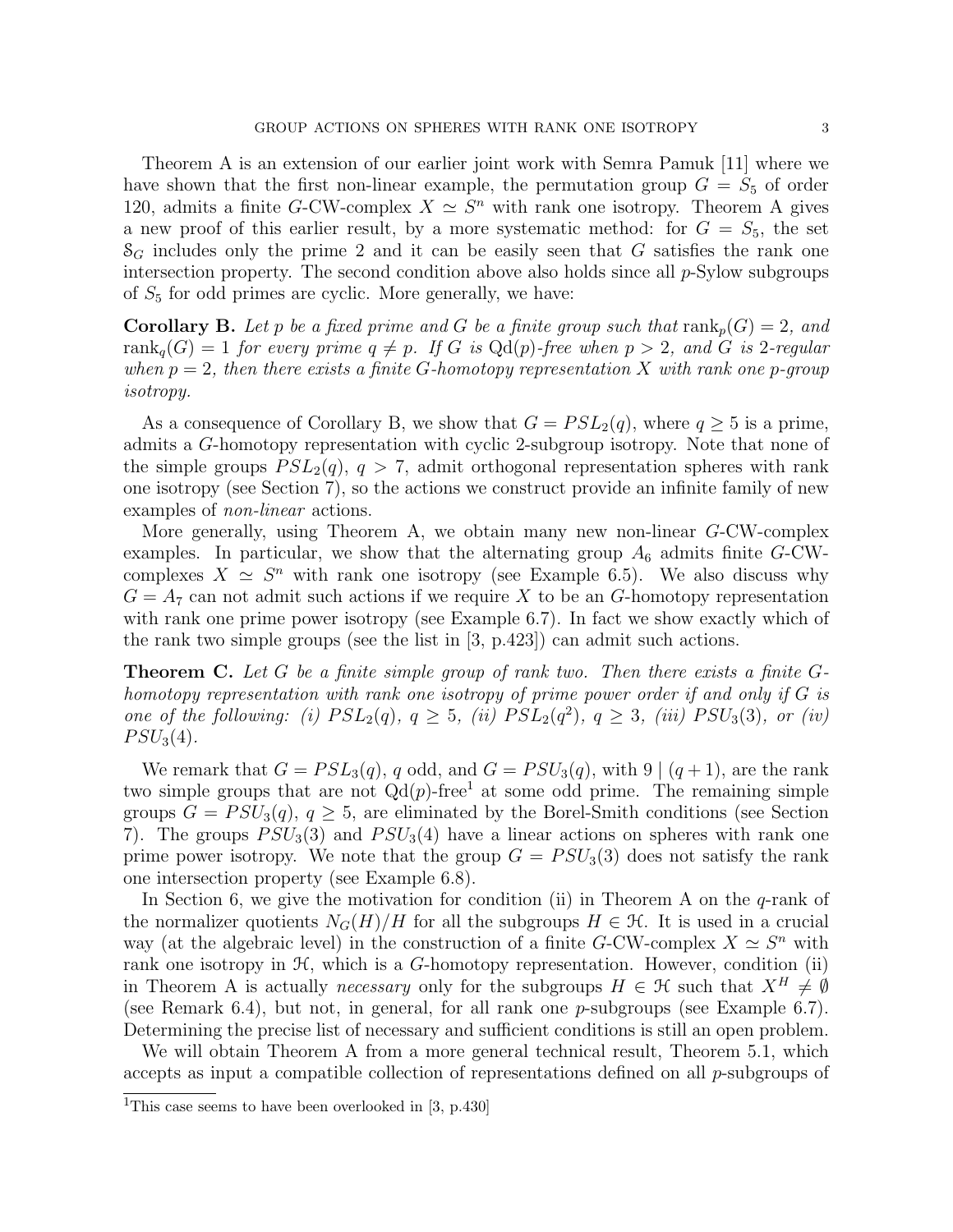G, for a given set of primes (see Definition 3.1), and produces a finite G-CW complex. In principle, Theorem 5.1 can be used to construct other interesting non-linear examples for finite groups with specified p-group isotropy.

Here is a brief outline of the paper. We denote the orbit category relative to a family  $\mathcal{F}$  by  $\Gamma_G = \text{Or}_{\mathcal{F}} G$ , and construct projective chain complexes over  $R\Gamma_G$  for various p-local coefficient rings  $R = \mathbf{Z}_{(p)}$ . To prove Theorem 5.1, we first introduce algebraic homotopy representations (see Definition 2.3), as chain complexes over  $R\Gamma_G$  satisfying algebraic versions of the conditions found in tom Dieck's G-homotopy representations (see [25, II.10.1], [8], and Remark 2.7). In Section 2 we summarize the results of [12] which show that the conditions in Definition 2.3 lead to necessary and sufficient conditions for a chain complex over  $R\Gamma_G$  to be homotopy equivalent to a chain complex of a G-homotopy representation (see Theorem 2.6).

In Section 3, we construct  $p$ -local chain complexes where the isotropy subgroups are p-groups. In Section 4, we add homology to these local models so that these modified local complexes  $\mathbf{C}^{(p)}$  all have exactly the same dimension function. Results established in [11] are used to glue these algebraic complexes together over  $\mathbf{Z}\Gamma_G$ , and then to eliminate a finiteness obstruction. In Section 5 we combine these ingredients to give a complete proof for Theorem 5.1 and Theorem A. In Section 6, we discuss the necessity of the conditions in Theorem A and provide a nonlinear action for the group  $G = A_6$ . We study the rank two simple groups and prove Theorem C in Section 7.

Remark. One motivation for this project is the work of Adem-Smith [3] and Jackson [16] on the existence of free actions of finite groups on a product of two spheres. There is an interesting set of conditions related to this problem. In the following statements, G denotes a finite group of rank two.

- (i) G acts on a finite complex X homotopy equivalent to a sphere, with rank one isotropy.
- (ii) G acts with rank one isotropy on a finite dimensional complex  $X$  which has a mod p homology of a sphere.
- (iii) G does not p'-involve  $Qd(p)$ , for p an odd prime.
- (iv) G has a p-effective character  $\chi: G_p \to \mathbb{C}$ .
- (v) There exists a spherical fibration  $Y \rightarrow BG$ , such that the total space Y has periodic cohomology.
- (vi) G acts freely on a finite complex homotopy equivalent to a product of two spheres.

The implications  $(i) \Rightarrow (i+1)$  hold for this list (suitably interpreted), where  $(i) \Rightarrow (ii)$ is clear (for each prime p), and  $(ii) \Rightarrow (iii)$  is our Proposition 5.4. The implication  $(iii) \Leftrightarrow (iv)$  is due to Jackson [16, Theorem 47], using [16, Theorem 44] to show that G always has a 2-effective character.

If condition (iv) holds for all the primes dividing the order of  $G$ , then condition (v) holds. This needs some explanation. First, the existence of a spherical fibration  $Y \to BG$ classified by  $\varphi: BG \to BU(n)$ , with p-effective Euler class  $\beta(\varphi) \in H^n(G; \mathbb{Z})$  for all primes p, was proved by Jackson [15], [16, Theorem 16]. By construction, for each elementary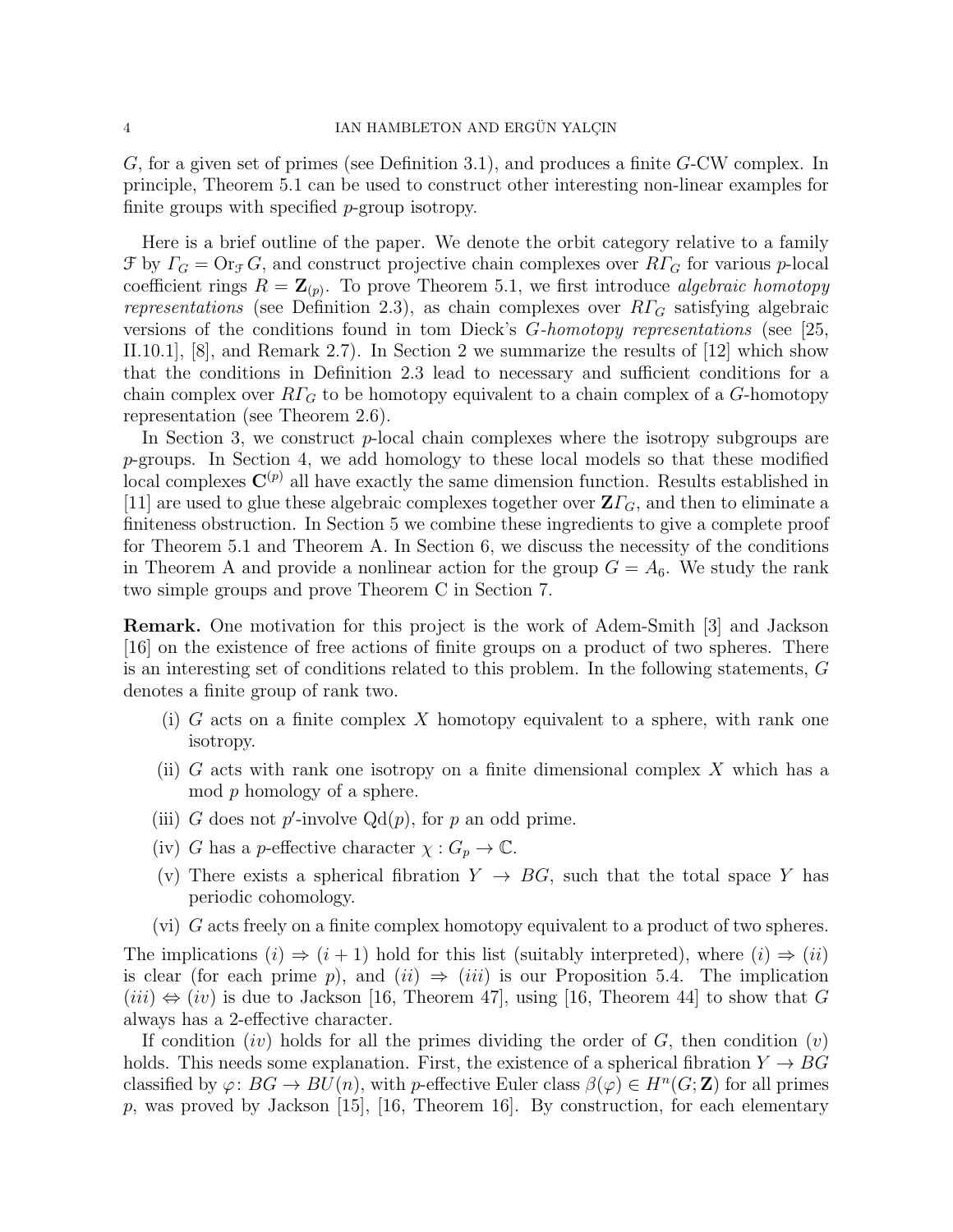abelian p-subgoup E of G with rank  $E = \text{rank}_p G$ , there exists a unitary representation  $\lambda: E \to U(n)$  such that  $\varphi_E = B\lambda$  and  $\langle \lambda, 1_E \rangle = 0$  (see [16, Definition 11]). Adem and Smith  $[3,$  Definition 4.3 give an equivalent definition of a *p*-effective cohomology class  $\beta \in H^n(G; \mathbb{Z})$  as a class for which the complexity  $cx_G(L_\beta \otimes \mathbb{F}_p) = 1$  (see Benson [5, Chap. 5]). It follows from [5, 5.10.4] that  $L_{\beta(\varphi)} \otimes \mathbb{F}_p$  is a periodic module, and hence cup product with a periodicity generator  $\alpha$  for this module gives the periodicity of  $H^*(Y; \mathbb{F}_p)$ in high dimensions. Therefore  $Y$  has periodic cohomology in the sense of Adem-Smith [3, Definition 1.1]. Finally,  $(v) \Rightarrow (vi)$  follows from the main results of Adem-Smith [3,

The reverse implications are mostly unknown. For example, it is not known whether  $Qd(p)$  itself can act freely on a product of two spheres. In [16, Theorem 47] it was claimed that  $(iii) \Rightarrow (i)$ , but the "proof" seems to confuse homotopy actions with finite G-CW complexes. However, we show in Corollary 3.11 that  $(iii) \Rightarrow (ii)$ . Finding new criteria for the implication  $(iii) \Rightarrow (i)$  is the subject of this paper.

Theorems 1.2, 3.6].

Acknowledgement. The authors would like to thank Alejandro Adem, Jesper Grodal, Radha Kessar and Assaf Libman for helpful communications, and to Ron Solomon for his invaluable help in providing detailed information about the rank two simple groups.

# 2. Algebraic homotopy representations

In transformation group theory, a  $G$ -CW-complex  $X$  is called a  $G$ -homotopy representation if it has the property that  $X^H$  is homotopy equivalent to the sphere  $S^{n(H)}$  where  $n(H) = \dim X^H$ , for every  $H \leq G$  (see tom Dieck [25, Section II.10]).

In this section we summarize the results of [12] which gives the definition and main properties of a suitable algebraic analogue, called algebraic homotopy representations.

Let G be a finite group and  $\mathcal F$  be a family of subgroups of G which is closed under conjugations and taking subgroups. The orbit category  $\text{Or}_{\mathcal{F}}G$  is defined as the category whose objects are orbits of type  $G/K$ , with  $K \in \mathcal{F}$ , and where the morphisms from  $G/K$ to  $G/L$  are given by G-maps:

$$
\operatorname{Mor}_{\operatorname{Or}_{\mathcal{F}}G}(G/K, G/L) = \operatorname{Map}_G(G/K, G/L).
$$

The category  $\Gamma_G = \mathrm{Or}_{\mathcal{F}}G$  is a small category, and we can consider the module category over  $\Gamma_G$ . Let R be a commutative ring with unity. A (right)  $R\Gamma_G$ -module M is a contravariant functor from  $\Gamma_G$  to the category of R-modules. We denote the Rmodule  $M(G/K)$  simply by  $M(K)$  and write  $M(f): M(L) \rightarrow M(K)$  for a G-map  $f: G/K \to G/L$ . The further details about the properties of modules over the orbit category, such as the definitions of free and projective modules, can be found in [11] (see also Lück  $[17, \S9, \S17]$  and tom Dieck  $[25, \S10-11]$ .

We will consider chain complexes C of  $RT_G$ -modules, such that  $C_i = 0$  for  $i < 0$ . We call a chain complex C *projective* (resp. free) if for all  $i \geq 0$ , the modules  $C_i$  are projective (resp. free). We say that a chain complex C is *finite* if  $C_i = 0$  for  $i > n$ , and the chain modules  $\mathbf{C}_i$  are all finitely-generated  $R\Gamma_G$ -modules.

Given a G-CW-complex X, associated to it, there is a chain complex of  $R\Gamma$ <sub>G</sub>-modules

$$
\mathbf{C}(X^?, R): \cdots \to R[X_n]^? \xrightarrow{\partial_n} R[X_{n-1}]^? \to \cdots \xrightarrow{\partial_1} R[X_0]^? \to 0
$$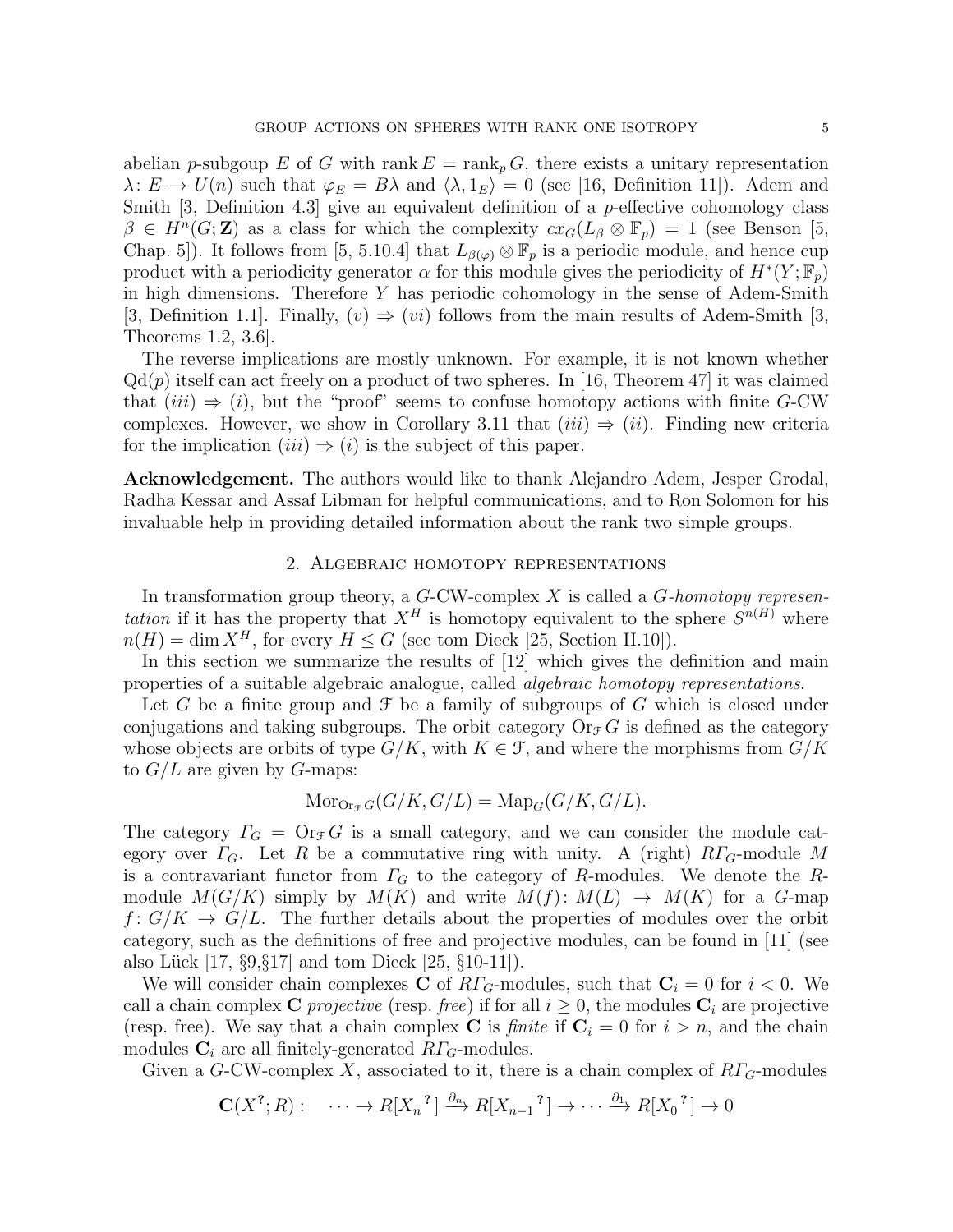where  $X_i$  denotes the set of *i*-dimensional cells in X and  $R[X_i^2]$  is the  $R\Gamma_G$ -module defined by  $R[X_i^{\,2}](H) = R[X_i^H]$ . We denote the homology of this complex by  $H_*(X^2;R)$ . If the family  $\mathcal F$  includes the isotropy subgroups of X, then the complex  $\mathbf C(X^?;R)$  is a chain complex of free  $R\Gamma$ <sub>G</sub>-modules.

The dimension function of a finite dimensional chain complex C over  $R\Gamma_G$  is defined as the function  $\text{Dim } \mathbf{C} \colon \mathcal{S}(G) \to \mathbf{Z}$ , where  $\mathcal{S}(G)$  denotes the family of all subgroups of G, given by

 $(Dim C)(H) = dim C(H)$ 

for all  $H \in \mathcal{F}$ . If  $\mathbf{C}(H)$  is the zero complex or if H is a subgroup such that  $H \notin \mathcal{F}$ , then we define  $(Dim \mathbf{C})(H) = -1$ . The dimension function Dim C is constant on conjugacy classes (a super class function). In a similar way, we can define the homological dimension function hDim  $\mathbf{C}: \mathcal{S}(G) \to \mathbf{Z}$  of a chain complex C of  $R\Gamma_G$ -modules.

We call a function  $n: S(G) \to \mathbb{Z}$  monotone if it satisfies the property that  $n(K) \leq$  $n(H)$  whenever  $(H) \leq (K)$ . We say that a monotone function n is strictly monotone if  $n(K) < n(H)$ , whenever  $(H) < (K)$ . We have the following:

**Lemma 2.1** ([12, Lemma 2.6]). The dimension function of a projective chain complex of  $R\Gamma_G$ -modules is a monotone function.

**Definition 2.2.** We say a chain complex C of  $R\Gamma$ <sub>G</sub>-modules is tight at  $H \in \mathcal{F}$  if

 $\text{Dim }\mathbf C(H)=\text{hdim }\mathbf C(H).$ 

We call a chain complex of  $R\Gamma_G$ -modules tight if it is tight at every  $H \in \mathcal{F}$ .

We are particularly interested in chain complexes which have the homology of a sphere when evaluated at every  $K \in \mathcal{F}$ . Let  $\underline{n}$  be a super class function supported on  $\mathcal{F}$ , meaning that  $n(H) = -1$  for  $H \notin \mathcal{F}$ , and let **C** be a chain complex over  $R\Gamma_G$ . We say that **C** is an R-homology n-sphere (see [12, Definition 2.7]) if the reduced homology of  $\mathbf{C}(K)$  is the same as the reduced homology of an  $\underline{n}(K)$ -sphere (with coefficients in R) for all  $K \in \mathcal{F}$ . Here the *reduced homology* is the homology of an augmented chain complex  $\varepsilon: \mathbf{C} \to \underline{R}$ , with  $\varepsilon(H)$  surjective for all  $H \in \mathcal{F}$  such that  $\mathbf{C}(H) \neq 0$ .

In [25, II.10], there is a list of properties that are satisfied by G-homotopy representations. We will use algebraic versions of these properties to define an analogous notion for chain complexes.

**Definition 2.3** ([12, Definition 2.8]). Let **C** be a finite projective chain complex over  $R\Gamma$ <sub>G</sub>, which is an R-homology  $n$ -sphere. We say  $C$  is an *algebraic homotopy representation* (over  $R)$  if

- (i) The function  $n$  is a monotone function.
- (ii) If  $H, K \in \mathcal{F}$  are such that  $n = n(K) = n(H)$ , then for every G-map  $f: G/H \to$  $G/K$  the induced map  $\mathbf{C}(f): \mathbf{C}(K) \to \mathbf{C}(H)$  is an R-homology isomorphism.
- (iii) Suppose  $H, K, L \in \mathcal{F}$  are such that  $H \leq K, L$  and let  $M = \langle K, L \rangle$  be the subgroup of G generated by K and L. If  $n = n(H) = n(K) = n(L) > -1$ , then  $M \in \mathcal{F}$ and  $n = n(M)$ .

If a dimension function  $n$  satisfies condition (iii) of Definition 2.3, then we say it has the closure property. Such dimension functions have an important maximality property.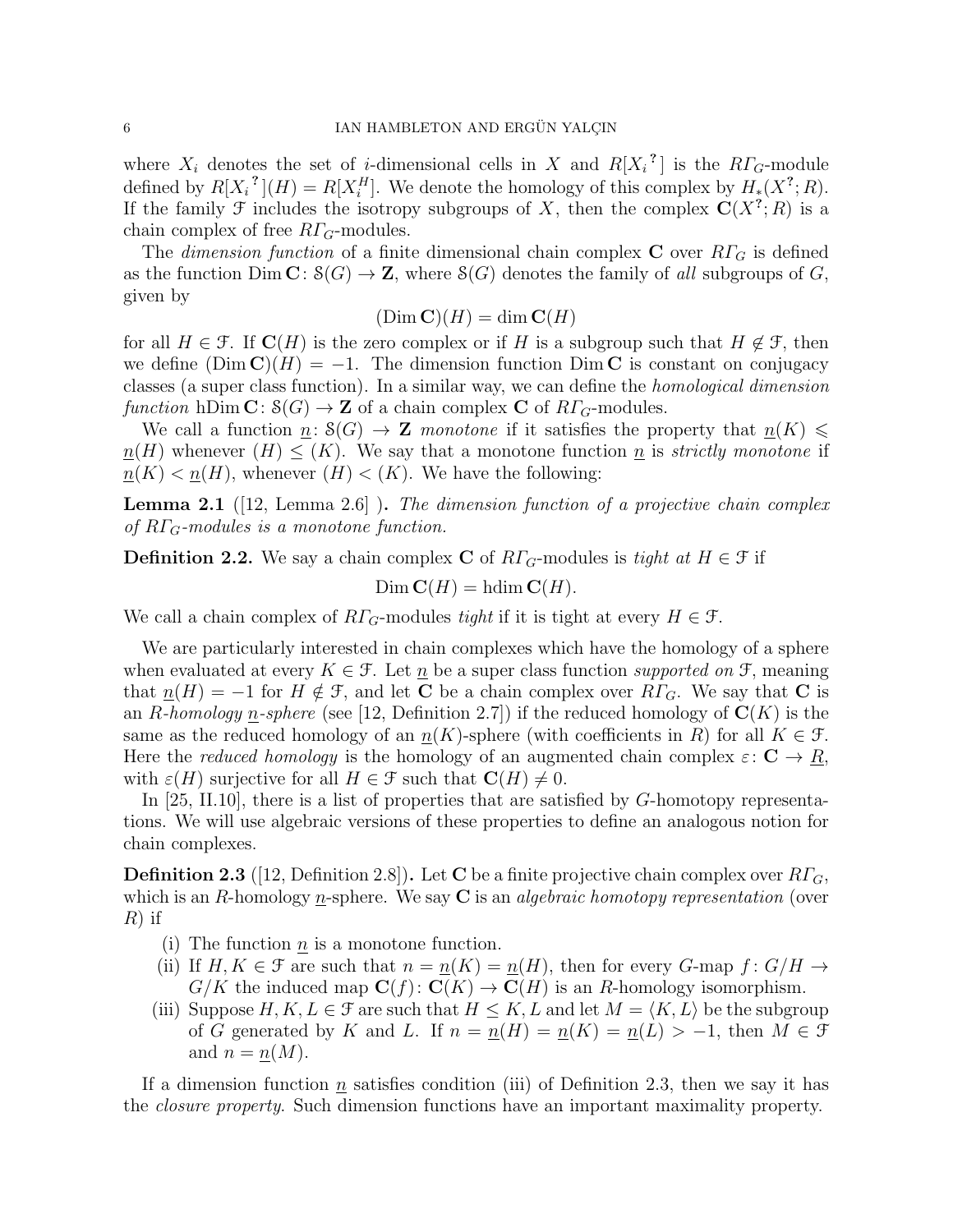**Proposition 2.4** ([12, Proposition 2.9]). Let C be a projective chain complex of  $R\Gamma$ <sub>G</sub>modules, which is an R-homology <u>n</u>-sphere. If  $\underline{n}$  satisfies the closure property, then the set of subgroups  $\mathfrak{F}_H = \{K \in \mathfrak{F} \mid (H) \leq (K), \underline{n}(K) = \underline{n}(H) > -1\}$  has a unique maximal element, up to conjugation.

In the remainder of this section we will assume that  $R$  is a principal ideal domain. The main examples for us are  $R = \mathbf{Z}_{(p)}$  or  $R = \mathbf{Z}$ .

**Theorem 2.5** ([12, Theorem A]). Let **C** be a finite free chain complex of  $R\Gamma$ <sub>G</sub>-modules which is an R-homology n-sphere. Then  $C$  is chain homotopy equivalent to a finite free chain complex  $\bf{D}$  which is tight if and only if  $\bf{C}$  is an algebraic homotopy representation.

When these conditions hold for  $R = \mathbb{Z}$ , then we apply [11, Theorem 8.10], [20] to obtain a geometric realization result.

**Theorem 2.6** ([12, Corollary B]). Let C be a finite free chain complex of  $\mathbf{Z}\Gamma_{G}$ -modules which is a homology n-sphere. If C is an algebraic homotopy representation, and  $n(K) \geq 3$ for all  $K \in \mathcal{F}$ , then there is a finite G-CW-complex X such that  $\mathbf{C}(X^2;\mathbf{Z})$  is chain homotopy equivalent to **C** as chain complexes of  $\mathbf{Z}\Gamma_G$ -modules.

Remark 2.7. The construction actually produces a finite G-CW-complex X such that all the non-empty fixed sets  $X^H$  are simply-connected, and with trivial action of  $W_G(H)$  =  $N_G(H)/H$  on the homology of  $X^H$ . Therefore X will be an *oriented* G-homotopy representation (in the sense of tom Dieck).

### 3. Construction of the preliminary local models

Our main technical tool is provided by Theorem 5.1, which gives a method for constructing finite G-CW-complexes, with isotropy in a given family. This theorem will be proved by applying the realization statement of Theorem 2.6. To construct a suitable finite free chain complex C over  $\mathbf{Z}\Gamma_G$ , we work one prime at a time to construct local models  $\mathbf{C}^{(p)}$ , and then apply the glueing method for chain complexes developed in [11, Theorem 6.7].

The main input of Theorem 5.1 is a compatible collection of unitary representations for the p-subgroups of G. We give the precise definition in a more general setting.

**Definition 3.1.** Let  $\mathcal F$  be a family of subgroups of G and n be a fixed integer. We say that  $\mathbf{V}(\mathcal{F})$  is an  $\mathcal{F}\text{-}representation$  for G of dimension n, if  $\mathbf{V}(\mathcal{F}) = \{V_H \in \text{Rep}(H, U(n)) \mid H \in$  $\mathcal{F}$  is a compatible collection of (non-zero) unitary H-representations. The collection is compatible if  $f^*(V_K) \cong V_H$  for every G-map  $f: G/H \to G/K$ .

For any finite G-CW-complex X, we let  $\mathfrak{Iso}(X) = \{K \leq G \mid X^K \neq \emptyset\}$  denote the *isotropy family* of the G-action on X. Note that this is the smallest family closed under conjugation and taking subgroups, which includes all the isotropy subgroups of  $X$ . This suggests the following notation:

**Definition 3.2.** Let  $V(\mathcal{F})$  be an  $\mathcal{F}$ -representation for G. We let

 $\mathfrak{Iso}(\mathbf{V}(\mathcal{F})) = \{ L \leq H \mid S(V_H)^L \neq \emptyset, \text{ for some } V_H \in \mathbf{V}(\mathcal{F}) \}$ 

denote the *isotropy family* of  $V(f)$ . We note that  $\mathfrak{Iso}(V(f))$  is a sub-family of  $f$ .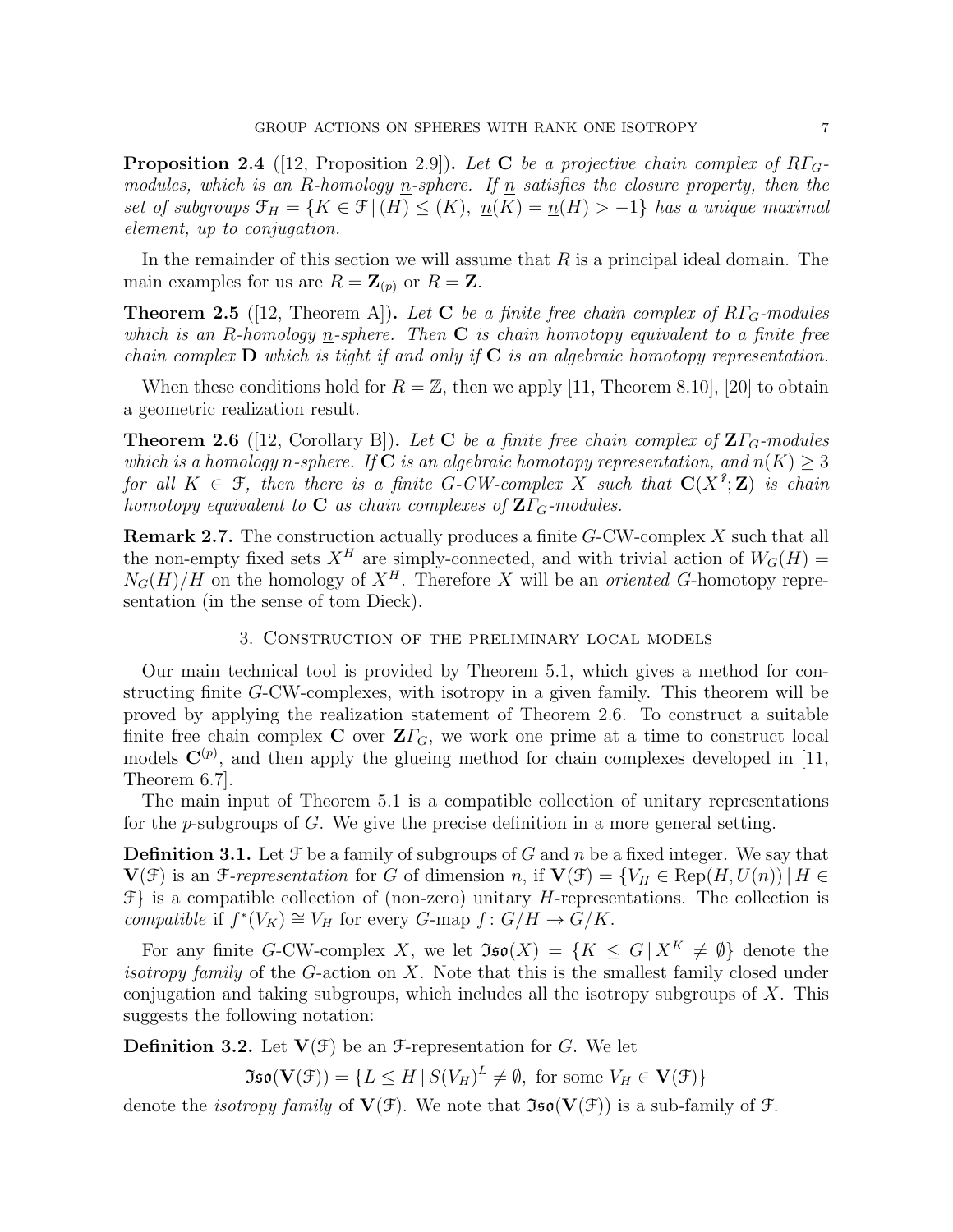Example 3.3. Our first example for these definitions will be a compatible collection of representations for the family  $\mathcal{F}_p$  of all p-subgroups, with p a fixed prime dividing the order of G. In this case, an  $\mathcal{F}_p$ -representation  $\mathbf{V}(\mathcal{F}_p)$  can be constructed from a suitable representation  $V_p \in \text{Rep}(P, U(n))$ , where P denotes a p-Sylow subgroup of G. The representations  $V_H$  can be constructed for all  $H \in \mathcal{F}_p$ , by extending  $V_p$  to conjugate p-Sylow subgroups and by restriction to subgroups. To ensure a compatible collection  ${V_H}$ , we assume that  $V_p$  respects fusion in G, meaning that  $\chi_p(gxg^{-1}) = \chi_p(x)$  for the corresponding character  $\chi_p$ , whenever  $gxg^{-1} \in P$  for some  $g \in G$  and  $x \in P$ .

We will now specify an isotropy family  $\mathcal J$  that will be used in the rest of the paper.

**Definition 3.4.** Let  $\{V(\mathcal{F}_p) | p \in \mathcal{S}_G\}$  be a collection of  $\mathcal{F}_p$ -representations, for a set  $\mathcal{S}_G$ of primes dividing the order of G. Let  $\mathcal{J}_p = \mathfrak{Iso}(\mathbf{V}(\mathcal{F}_p))$  and  $\mathcal{J} = \bigcup \{ \mathcal{J}_p | p \in \mathcal{S}_G \}$  denote the isotropy families.

We note that  $\beta$  contains no isotropy subgroups of composite order, since each  $\mathcal{J}_p$  is a family of p-subgroups. Let  $\Gamma_G = \text{Or}_{\mathcal{J}} G$  and  $\Gamma_G(p)$  denote the orbit category  $\text{Or}_{\mathcal{J}_p} G$  over the family  $\mathcal{J}_p$ . A chain complex **C** over  $R\Gamma_G(p)$  can always be considered as a complex of  $R\Gamma_G$ -modules, by taking the values  $\mathbf{C}(H)$  at subgroups  $H \notin \mathcal{J}_p$  as zero complexes.

In this section we construct a *p*-local chain complex  $\mathbf{C}^{(p)}(0)$  over  $R\Gamma_G(p)$ , for  $R = \mathbf{Z}_{(p)}$ , which we call a *preliminary local model* (see Definition 3.9). From this construction we will obtain a dimension function  $\underline{n}^{(p)}$ :  $\mathcal{J}_p \to \mathbf{Z}$ . By taking joins we can assume that these dimension functions have common value at  $H = 1$ . In the next section, these preliminary local models will be "improved" at each prime p by adding homology as specified by the dimension functions  $\underline{n}^{(q)}: \mathcal{J}_q \to \mathbf{Z}$ , for all  $q \in \mathcal{S}_G$  with  $q \neq p$ . The resulting complexes  $\mathbf{C}^{(p)}$  over the orbit category  $R\Gamma_G$  will all have the same dimension function

$$
\underline{n} = \bigcup {\underline{n}^{(p)} | p \in \mathcal{S}_G} : \partial \to \mathbf{Z},
$$

and satisfy conditions needed for the glueing method.

**Proposition 3.5.** Let G be a finite group, and let  $\mathbf{V}(\mathcal{F}_p)$  be an  $\mathcal{F}_p$ -representation for G for some  $p \in S_G$ . Then there exists a finite-dimensional G-CW-complex E, with isotropy family equal to  $\mathfrak{J}_p = \mathfrak{Iso}(\mathbf{V}(\mathfrak{F}_p))$ , such that for each  $H \in \mathfrak{J}_p$  the fixed set  $E^H$  is simplyconnected and p-locally homotopy equivalent to a sphere  $S(W)^{H}$ , where  $W = V_{H}^{\oplus k}$  for some integer k and for some  $V_H \in V(\mathcal{F}_p)$ .

*Proof.* We recall a result of Jackowski, McClure and Oliver [14, Proposition 2.2]: there exists a simply-connected, finite dimensional G-CW-complex B which is  $\mathbf{F}_p$ -acyclic and has finitely many orbit types with isotropy in the family of p-subgroups  $\mathcal{F}_p$  in G. The quoted result applies more generally to all compact Lie groups and produces a complex with p-toral isotropy (meaning a compact Lie group P whose identity component  $P_0$  is a torus, and  $P/P_0$  is a finite p-group). For G finite, the p-toral subgroups are just the p-subgroups. A direct construction for  $B$  can also be given using [11, Corollary 3.15, Theorem 8.10] to ensure that all the fixed sets  $B<sup>H</sup>$  have finitely-generated  $\mathbf{Z}_{(p)}$ -homology. The property that all the fixed sets are simply-connected is established in the proof.

We now apply [27, Proposition 4.3] to this G-CW-complex B and to the given  $\mathcal{F}_p$ representation  $\mathbf{V}(\mathcal{F}_p)$ , to obtain a G-equivariant spherical fibration  $E \to B$  with fiber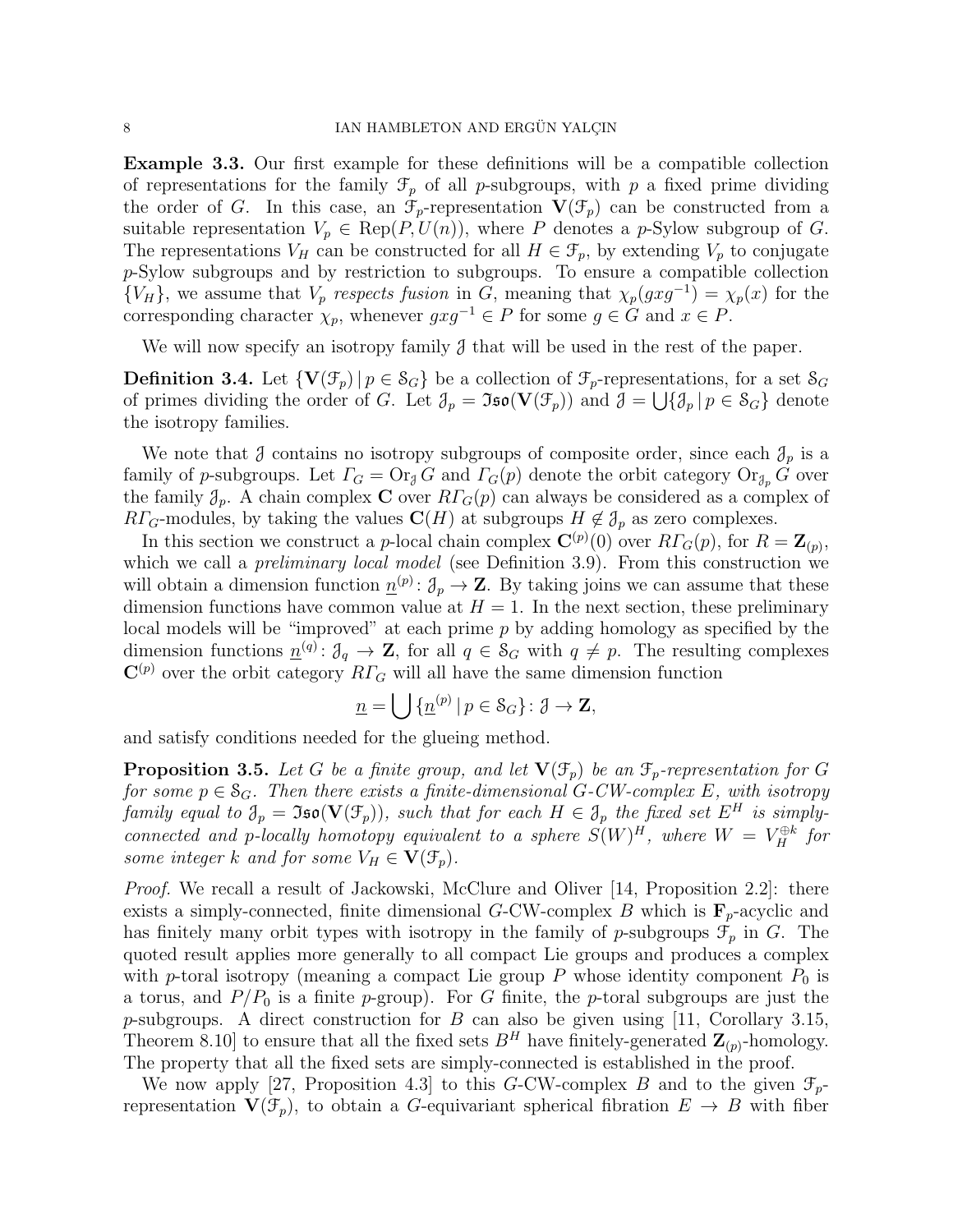type  $S(\mathbf{V}(\mathcal{F}_p)^{\oplus k})$  for some k, such that E is finite dimensional (see [27, Section 2] for necessary definitions). The resulting  $G$ -CW-complex  $E$  has the required properties. In particular, since B is  $\mathbf{F}_p$ -acyclic then for each p-subgroup H, the fixed point set  $B^H$  will be also  $\mathbf{F}_p$ -acyclic (and  $B^H \neq \emptyset$ ). This means that the (extended) isotropy family of E is  $\mathcal{J}_p = \mathfrak{Iso}(\mathbf{V}(\mathcal{F}_p))$  and for every  $H \in \mathcal{J}_p$ , the mod-p homology of  $E^H$  is isomorphic to the mod-p homology of  $S(V_H^{\oplus k})^H$  for some k. By taking further fiber joins if necessary, we can assume that  $E^H$  is simply connected for all  $H \in \mathcal{J}_p$ . Hence  $E^H$  is p-locally homotopy equivalent to a sphere.  $\Box$ 

We now let  $R = \mathbf{Z}_{(p)}$ , and consider the finite dimensional chain complex  $\mathbf{C}(E^2; R)$  of free  $R\Gamma$ <sub>G</sub> $(p)$ -modules. By taking joins, we may assume that this complex has "homology" gaps" of length  $> l(\Gamma_G)$  as required for [11, Theorem 6.7], and that all the non-empty fixed sets  $E^H$  have  $\underline{n}(H) \geq 3$  and trivial action of  $W_G(H)$  on homology. Let  $\underline{n}^{(p)}$ :  $\mathcal{J}_p \to \mathbf{Z}$ denote the dimension function hDim  $\mathbf{C}(E^?;R)$ .

The following result applies to chain complexes over  $R\Gamma_G$  with respect to any family  $\mathcal F$ of subgroups.

**Lemma 3.6.** Let R be a noetherian ring and G be a finite group. Suppose that  $C$  is an n-dimensional chain complex of projective  $R\Gamma$ <sub>G</sub>-modules with finitely generated homology groups. Then  $C$  is chain homotopy equivalent to a finitely-generated projective n-dimensional chain complex over  $R\Gamma_G$ .

*Proof.* Note that the chain modules of  $C$  are not assumed to be finitely-generated, but  $H_i(\mathbf{C}) = 0$  for  $i > n$ . We first apply Dold's "algebraic Postnikov system" technique [7,  $\S7$ , to chain complexes over the orbit category (see [11,  $\S6$ ).

According to this theory, given a positive projective chain complex  $C$ , there is a sequence of positive projective chain complexes  $C(i)$  indexed by positive integers such that  $f: \mathbf{C} \to \mathbf{C}(i)$  induces a homology isomorphism for dimensions  $\leq i$ . Moreover, there is a tower of maps



such that  $\mathbf{C}(i) = \Sigma^{-1}\mathbf{C}(\alpha_i)$ , where  $\mathbf{C}(\alpha_i)$  denotes the algebraic mapping cone of  $\alpha_i$ , and  ${\bf P}(H_i)$  denotes a projective resolution of the homology module  $H_i = H_i({\bf C})$ .

By assumption, since the homology modules  $H_i$  are finitely-generated and R is noetherian, we can choose the projective resolutions  $P(H_i)$  to be finitely-generated in each degree. Therefore, at each step the chain complex  $\mathbf{C}(i)$  consists of finitely-generated projective  $R\Gamma_G$ -modules, and  $\mathbf{C}(n) \simeq \mathbf{C}$  has homological dimension  $\leq n$ . Now, since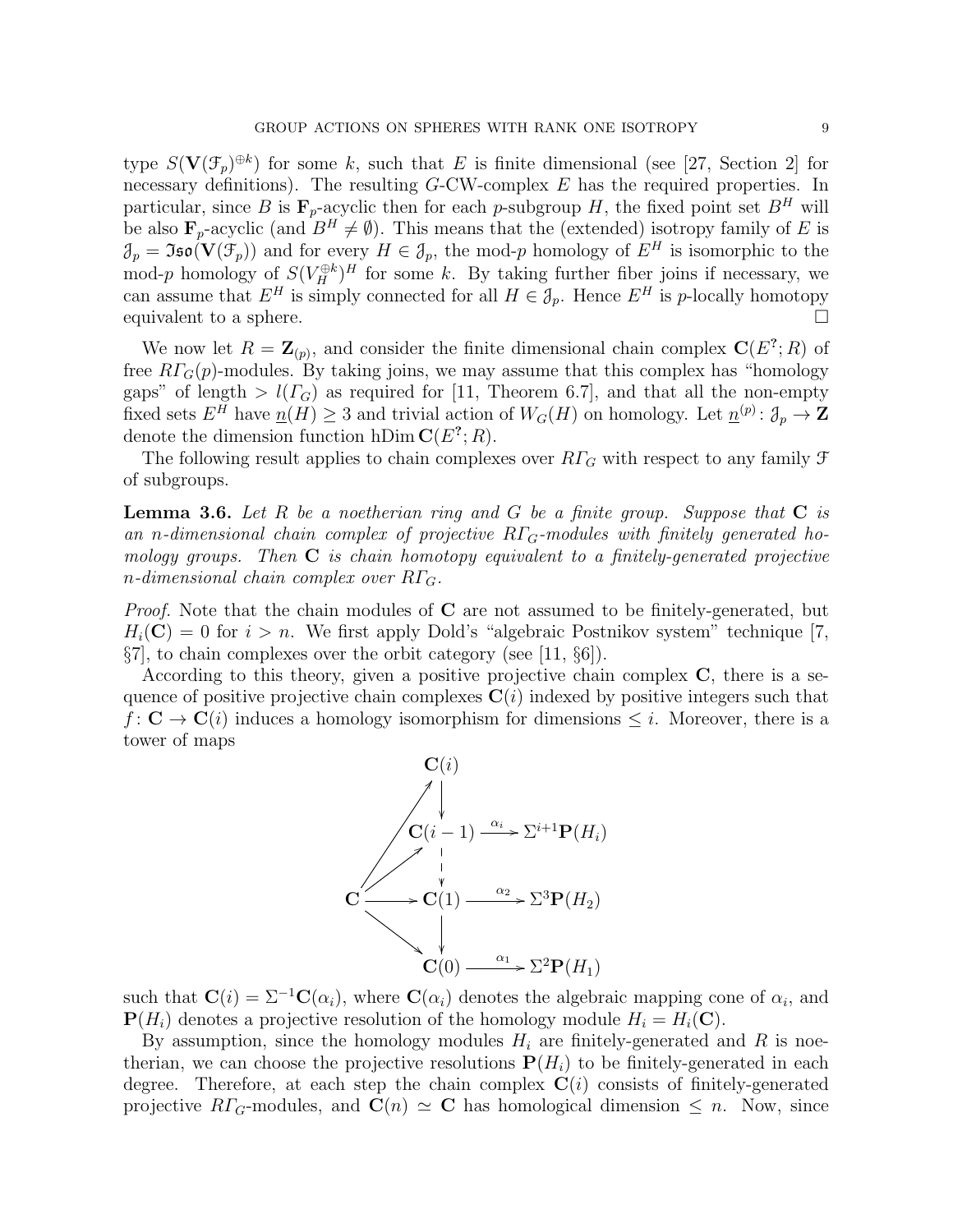$H^{n+1}(\mathbf{C}(n); M) = H^{n+1}(\mathbf{C}; M) = 0$ , for any  $R\Gamma_G$ -module M, we conclude that  $\mathbf{C}(n)$  is chain homotopy equivalent to an n-dimensional finitely-generated projective chain complex by [17, Prop. 11.10].

Remark 3.7. See [17, 11.31:ex. 2] or [23, Satz 9] for related background and previous results.

Recall that a dimension function  $\underline{n}$  has the *closure property* if it satisfies condition (iii) of Definition 2.3.

**Lemma 3.8.** If  $\underline{n}^{(p)}$  has the closure property, then the chain complex  $\mathbf{C}(E^2;R)$  is chain homotopy equivalent to an oriented R-homology  $\underline{n}^{(p)}$ -sphere  $\mathbf{C}^{(p)}(0)$ , which is an algebraic homotopy representation.

*Proof.* The chain complex  $C(E^?; R)$  is finite dimensional and free over  $R\Gamma_G$ , but may not be finitely-generated. However, by the conclusion of Proposition 3.5, the homology groups  $H_*(\mathbf{C}(E^?;R))$  are finitely generated since  $\mathbf{C}(E^?;R)$  is an R-homology n-sphere. The result now follows from Lemma 3.6, which produces a finite length projective chain complex  $\mathbf{C}^{(p)}(0)$  of finitely-generated  $RT_G(p)$ -modules. Note that  $\mathbf{C}(E^?;R)$  satisfies the conditions (i)-(iii) in Definition 2.3, so  $\mathbf{C}^{(p)}(0)$  also satisfies these conditions (which are chain homotopy invariant), hence  $\mathbf{C}^{(p)}(0)$  is an algebraic homotopy representation.  $\square$ 

Note that if  $\underline{n}^{(p)}$  satisfies the closure property, then  $\mathbf{C}^{(p)}(0)$  is an algebraic homotopy representation, meaning that it satisfies the condition (i), (ii), and (iii) in Definition 2.3, even though  $\text{Dim } \mathbf{C}^{(p)}(0)$  may not be equal to  $\underline{n}^{(p)} = h \text{Dim } \mathbf{C}^{(p)}(0)$ .

By taking joins, we may assume that there exists a common dimension  $N = \underline{n}^{(p)}(1)$ , at  $H = 1$ , for all  $p \in \mathcal{S}_G$ . Moreover, we may assume that  $N + 1$  is a multiple of any given integer  $m<sub>G</sub>$  (to be chosen below). We now obtain the "global" dimension function

$$
\underline{n} = \bigcup {\{\underline{n}^{(p)} | p \in \mathcal{S}_G\}} \colon \mathcal{J} \to \mathbf{Z},
$$

where  $\underline{n}^{(p)} = h \text{Dim } \mathbf{C}^{(p)}(0)$ , for all  $p \in \mathcal{S}_G$ , and  $\underline{n}(1) = N$ .

**Definition 3.9** (Preliminary local models). Let  $S_G = \{p \mid \text{rank}_p G \geq 2\}$ , and let  $m_G$ denote the least common multiple of the q-periods for  $G$  (as defined in [22, p. 267]), over all primes q for which rank<sub>q</sub>  $G = 1$ . We assume that  $\underline{n}(1) + 1$  is a multiple of  $m_G$ .

- (i) We will take the chain complex  $\mathbf{C}^{(p)}(0)$  constructed in Lemma 3.8 for our preliminary model at each prime  $p \in \mathcal{S}_G$ .
- (ii) If rank<sub>q</sub>  $G = 1$ , we take  $\mathcal{J}_q = \{1\}$  and  $\mathbf{C}^{(q)}(0)$  as the  $R\Gamma_G$ -chain complex  $E_1\mathbf{P}$ where **P** is a periodic resolution of R as a RG-module with period  $n(1) + 1$  (for more details, see the proof of Theorem 4.1 below, or [11, Section 9B]).

This completes the construction of the preliminary local models at each prime dividing the order of G, for a given family of  $\mathcal{F}_p$ -representations. In the next section we will modify these preliminary models to get p-local chain complexes  $\mathbf{C}^{(p)}$  over  $R\Gamma_G$  which are R-homology n-spheres for the dimension function  $n$  described above.

Example 3.10. In the proof of Theorem A we will be using the setting of Example 3.3. Suppose that G is a rank two finite group which does not  $p'$ -involve  $Qd(p)$ , for any odd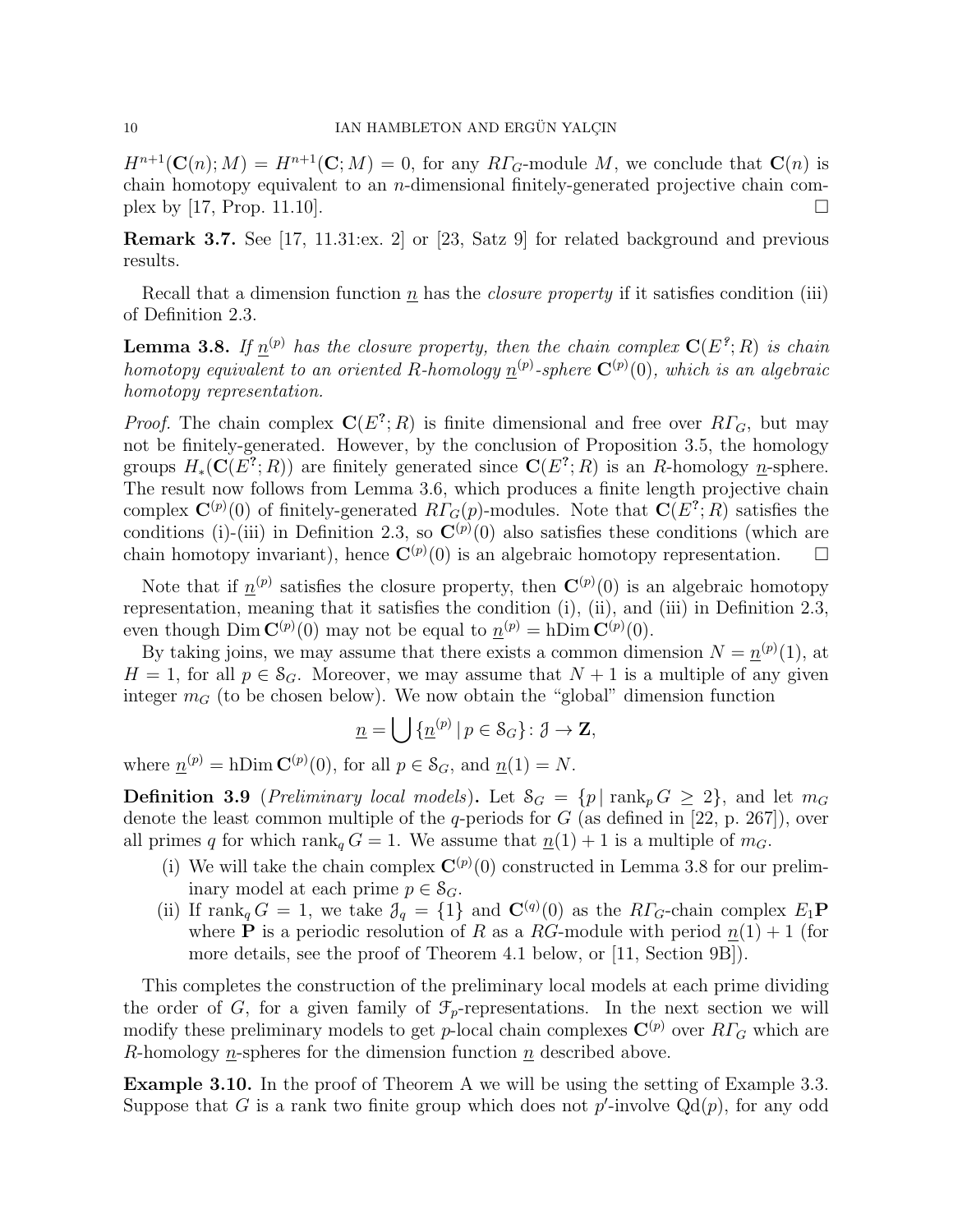prime p. We let  $S_G$  be the set of primes p where rank<sub>p</sub>  $G = 2$ . Under this condition, a result of Jackson [16, Theorem 47] asserts that G admits a *p-effective* character  $V_p$ . Recall that "p-effective" means that the restriction  $\text{Res}_{E} V_p$  to a rank two elementary abelian  $p$ -subgroup  $E$  has no trivial summand. This guarantees that the set of isotropy subgroups  $\mathcal{J}_p = \mathfrak{Iso}(S(V_p))$  consists of the rank one p-subgroups. In this setting, our preliminary local models arise from the following special case when  $p$  is odd:

**Corollary 3.11.** Let p be an odd prime and G be a finite rank two group with  $\text{rank}_p G = 2$ . If G does not p'-involve  $Qd(p)$ , then there exists a simply-connected, finite-dimensional G-CW-complex E with rank one p-group isotropy, which is p-locally homotopy equivalent to a sphere.

Note that when G is a p-group of rank two, then it has a central element c of order  $p$  in G. Using the subgroup generated by  $c$ , we can define the induced representation  $V = \text{Ind}_{(c)}^G \chi$  where  $\chi$  is a nontrivial one dimensional complex representation of  $\langle c \rangle$ . Then, the G-action on  $S(V)$  will satisfy the conclusion of the above corollary. It is proved by Dotzel-Hamrick  $[8]$  that all p-group actions on mod-p homology spheres resemble linear actions on spheres.

# 4. Construction of the local models: adding homology

Let G be a finite group and let  $S_G = \{p \mid \text{rank}_p G \geq 2\}$ . We recall the notation  $\mathcal{J}_p = \mathfrak{Iso}(\mathbf{V}(\mathcal{F}_p)),$  for  $p \in \mathcal{S}_G$ , from Definition 3.4. For  $p \notin \mathcal{S}_G$  set  $\mathcal{J}_p = \{1\}.$  We will continue to work over the orbit category  $\Gamma_G = \text{Or}_{\mathcal{J}} G$  where  $\mathcal{J} = \bigcup \{ \mathcal{J}_p | p \in \mathcal{S}_G \}$ , or over its full subcategory  $\Gamma_G(p)$  with respect to the family  $\mathcal{J}_p$ . For each prime p dividing the order of G, let  $\mathbf{C}^{(p)}(0)$  denote the preliminary p-local model given in Definition 3.9, and denote the homological dimension function of  $\mathbf{C}^{(p)}(0)$  by  $\underline{n}^{(p)}$ :  $\partial_p \to \mathbf{Z}$  for all primes dividing the order of G. In order to carry out this construction, we need to assume that each dimension function  $\underline{n}^{(p)}$  has the closure property.

We now fix a prime q dividing the order of G, and let  $R = \mathbb{Z}_{(q)}$ . In Theorem 4.1, we will show how to add homology to the preliminary local model  $\mathbf{C}^{(q)}(0)$ , to obtain an algebraic homotopy representation with dimension function  $\underline{n}^{(p)} \cup \underline{n}^{(q)}$  for any prime  $p \in \mathcal{S}_G$  such that  $p \neq q$ . After finitely many such steps, we will obtain our local model  $\mathbf{C}^{(q)}$  over  $R\Gamma_G$ with dimension function

hDim 
$$
\mathbf{C}^{(q)} = \underline{n} = \bigcup {\{\underline{n}^{(p)} | p \in \mathcal{S}_G\}}.
$$

The main result of this section is the following:

**Theorem 4.1.** Let G be a finite group and let  $R = \mathbb{Z}_{(q)}$ . Suppose that C is an algebraic homotopy representation over  $R$ , such that:

- (i) C is an (oriented) R-homology  $\underline{n}^{(q)}$ -sphere of projective R $\Gamma_G(q)$ -modules;
- (ii) If  $1 \neq H \in \mathcal{J}_p$ , then  $\text{rank}_q(N_G(H)/H) \leq 1$ , for every prime  $p \neq q$ ;
- (iii) The dimension function  $\overline{n}$  has the closure property.

Then there exists an algebraic homotopy representation  $\mathbf{C}^{(q)}$  over R, which is an (oriented)  $R\text{-}homology$  n-sphere over  $R\Gamma_G$ .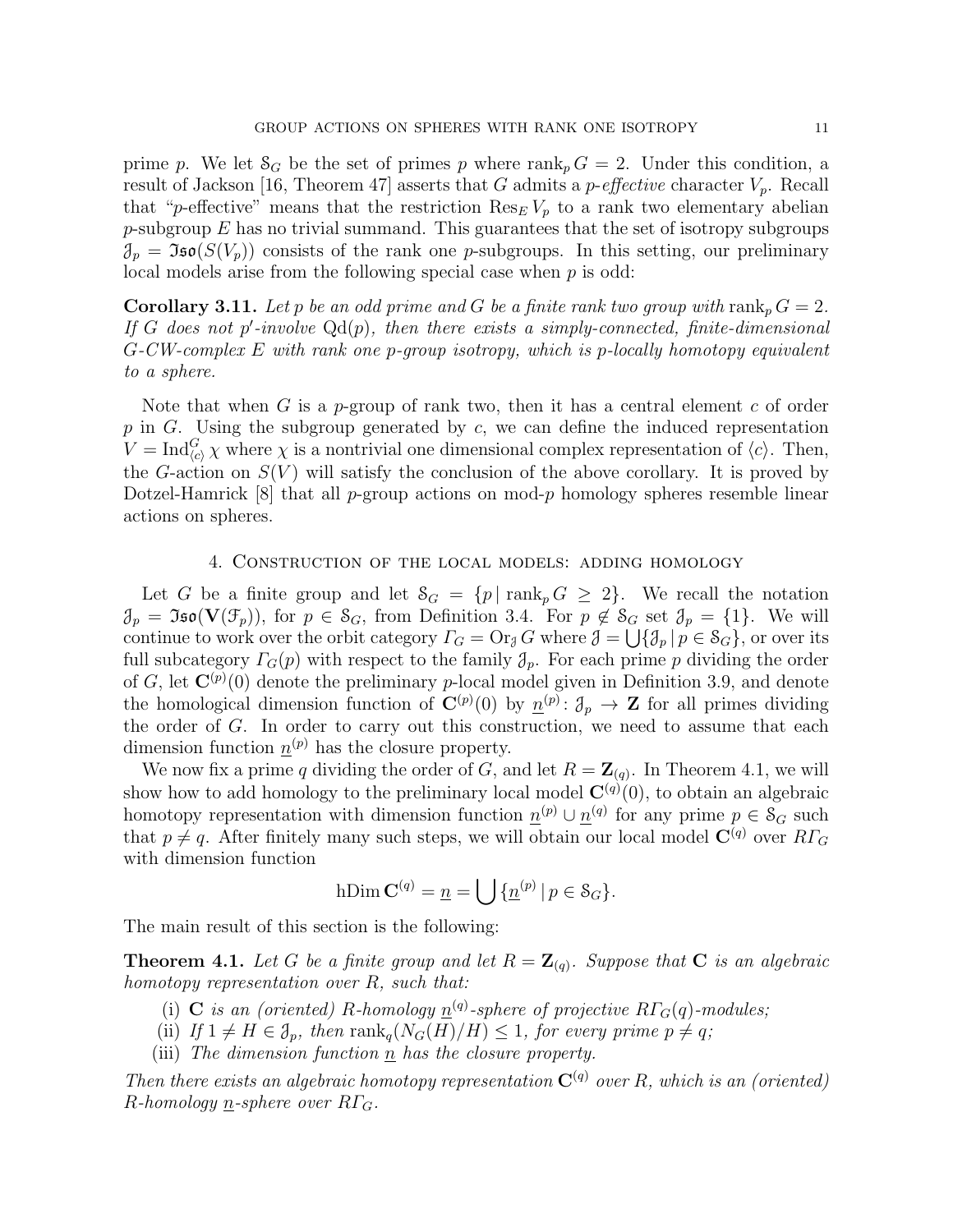**Remark 4.2.** Note that if there exists a q-local model  $\mathbf{C}^{(q)}$  with isotropy in  $\mathcal{J}_p \cup \mathcal{J}_q$ , where  $p \in S_G$ , then for every p-subgroup  $1 \neq H \in \mathcal{J}_p$ , the  $RN_G(H)/H$  complex  $\mathbb{C}^{(q)}(H)$  is a finite length chain complex of finitely generated modules which has the R-homology of an  $\underline{n}(H)$ -sphere.

Since  $R = \mathbb{Z}_{(q)}$ , if we take a q-subgroup  $Q \leq N_G(H)/H$  with  $H \neq 1$ , and restrict  $\mathbf{C}^{(q)}(H)$  to Q, we obtain a finite dimensional projective RQ-complex (see [11, Lemma 3.6]). This means Q has periodic group cohomology and therefore it is a rank one subgroup. So, the condition (ii) in Theorem 4.1 is a necessary condition.

In order to carry out the construction in Theorem 4.1, we also assume that  $n(H) + 1$ is a multiple of the q-period of  $W_G(H)$ , for every  $1 \neq H \in \mathcal{J}_p$ , and that the gaps between non-zero homology dimensions are large enough: more precisely, for all  $K, L \in \mathcal{J}$  with  $n(K) > n(L)$ , we have  $n(K) - n(L) \ge l(T_G)$ , where  $l(T_G)$  denotes the length of the longest chain of maps in the category  $\Gamma$ <sub>G</sub>. We can easily guarantee both of these conditions by taking joins of the preliminary local models we have constructed.

The proof of Theorem 4.1. We obtain the complex  $\mathbf{C}^{(q)}$  by adding homology specified by the dimension function  $\underline{n}^{(p)}$  step-by-step for each prime  $p \in S_G$  with  $p \neq q$ . Let p be a fixed prime with  $p \neq q$ . Assume that we have already added homology to the preliminary model and obtained a complex C such that

hDim 
$$
\mathbf{C} = \underline{n}^{(q)} \cup \bigcup {\{\underline{n}^{(r)} | r < p \text{ and } r \in \mathcal{S}_G\}}.
$$

Now we will add more homology to C specified by the dimension function  $\underline{n}^{(p)}$  at the prime p. We will add these homologies by an inductive construction using the number of nonzero homology dimensions. Here is an outline of the argument:

- (i) The starting point of the induction is the given complex **C**. Let  $n_1 > n_2 > \cdots >$  $n_s$  denote the set of dimensions  $\underline{n}(H)$ , over all  $H \in \mathcal{J}_p$ . Note that, since the dimension function  $\underline{n}$  comes from a unitary representation, we have  $n_s \geq 1$ . Let us denote by  $\mathcal{F}_i$ , the collection of subgroups  $1 \neq H \in \mathcal{J}_p$  such that  $\underline{n}(H) = n_i$ .
- (ii) Suppose that we have already added some homology to the given complex so that at this stage we have a finite projective chain complex  $C$  over  $R\Gamma_G$ , satisfying the conditions (i)-(iii) of Definition 2.3, which has the property that  $hDim C(H) =$  $\underline{n}(H)$  for all  $H \in \mathfrak{F}_{\leq k}$  where  $\mathfrak{F}_{\leq k} = \bigcup_{i \leq k} \mathfrak{F}_i$ . Our goal is to construct a new finite dimensional projective complex D which also satisfies the conditions (i)-(iii) of Definition 2.3, and has the property that hDim  $D(H) = n(H)$  for all  $H \in \mathcal{F}_i$  with  $i \leq k+1$ .
- (iii) We will construct the complex  $\bf{D}$  as an extension of  $\bf{C}$  by a finite projective chain complex, whose homology is isomorphic to the homology that we need to add. Note that since the constructed chain complex  $\bf{D}$  must satisfy the conditions (i)-(iii), the homology we need to add should satisfy the condition that for every  $H \leq K$  with  $H, K \in \mathcal{F}_{k+1}$ , the restriction map on the added homology module is an R-homology isomorphism.

We will now begin the actual argument with the following useful notation.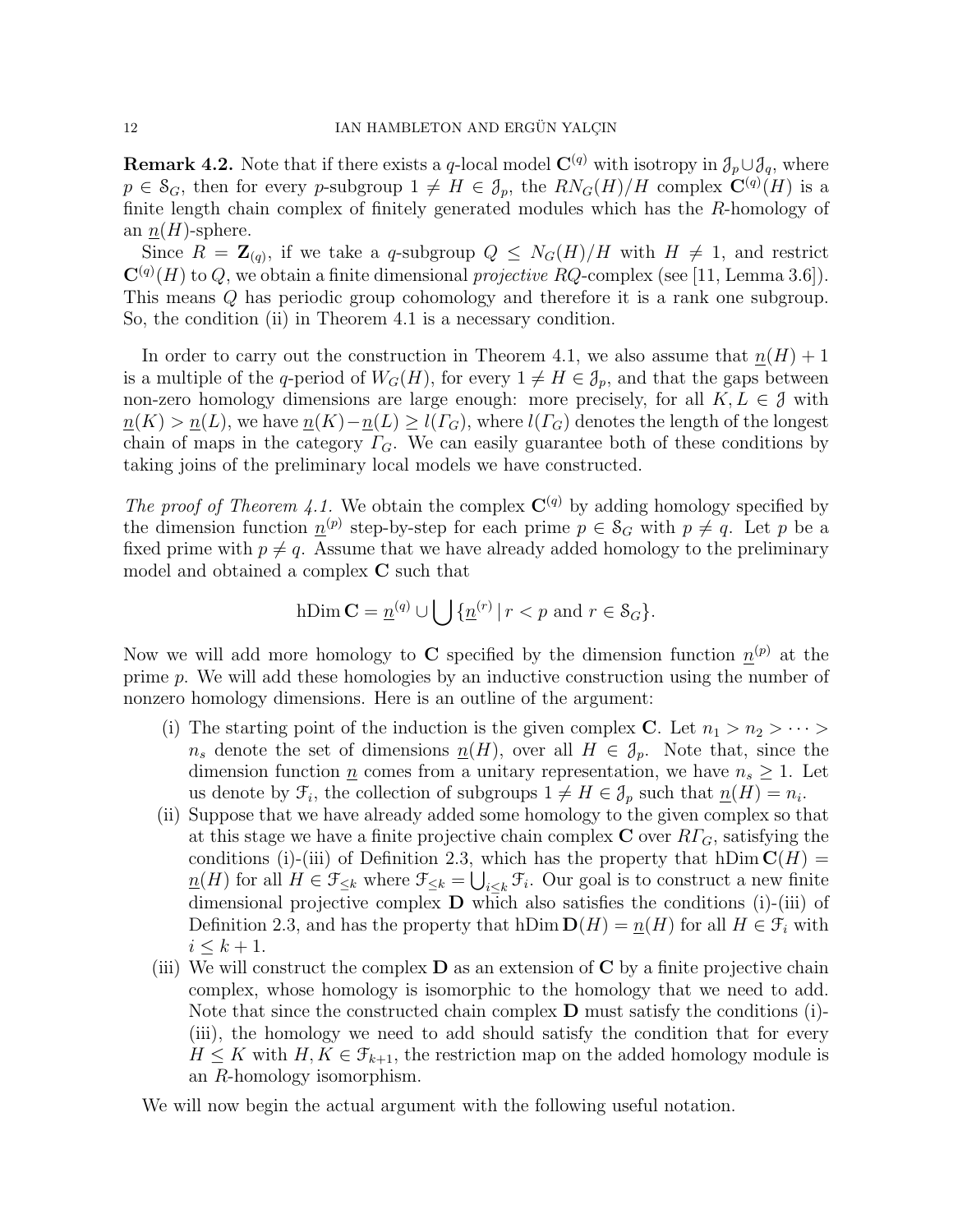**Definition 4.3.** Let  $J_i$  denote the  $R\Gamma_G$ -module which has the values  $J_i(H) = R$  for all  $H \in \mathcal{F}_i$ , and otherwise  $J_i(H) = 0$ . The restriction maps  $r_H^K: J_i(K) \to J_i(H)$  for every  $H, K \in \mathcal{F}_i$  such that  $H \leq K$ , and the conjugation maps  $c^g: J_i(K) \to J_i({}^g K)$  for every  $K \in \mathcal{F}$  and  $g \in G$ , are assumed to be the identity maps (see [12, §2] for more details on these maps).

In this notation, the chain complex  $\mathbf D$  must have homology isomorphic to  $J_i$  in dimension  $n_i$  for all  $i \leq k+1$ , and in dimension zero the homology of **D** should be isomorphic to  $\underline{R}$  restricted to  $\mathcal{F}_{k+1}$ . It is in general a difficult problem to find projective chain complexes whose homology is given by a block of R-modules with prescribed restriction maps. But in our situation we will be able to do this using some special properties of the poset of subgroups in  $\mathcal{F}_i$  coming from the closure property of  $\underline{n}$ . Observe that we have the following property by Corollary 2.4:

**Lemma 4.4.** For  $1 \leq i \leq s$ , each poset  $\mathcal{F}_i$  is a disjoint union of components where each component has a unique maximal subgroup up to conjugacy.

### *Proof.* Follows from Corollary 2.4.

For every  $K \in \mathcal{J}_p$ , the q-Sylow subgroup of the normalizer quotient  $W_G(K) = N_G(K)/K$ has q-rank equal to one, hence it is q-periodic. By our starting assumption, the q-period of  $W_G(K)$  divides  $n(K) + 1$ . So by Swan [22], there exists a periodic projective resolution P with

$$
0 \to R \to P_n \to \cdots \to P_1 \to P_0 \to R \to 0
$$

over the group ring  $RW_G(K)$  where  $n = n(K)$ . Note that this statement includes the possibility that q-Sylow subgroup of  $W_G(K)$  is trivial since in that case R would be projective as a  $RW_G(K)$ -module, and we can easily find a chain complex of the above form by adding a split projective chain complex.

Now suppose that  $K \in \mathcal{J}_p$  is such that  $(K)$  is a maximal conjugacy class in  $\mathcal{F}_{k+1}$ . Consider the  $RT_G$ -complex  $E_K$ **P** where  $E_K$  denotes the extension functor defined in [11, Sect. 2C]. By definition

$$
E_K(\mathbf{P})(H) = \mathbf{P} \otimes_{R[W_G(K)]} R[(G/K)^H]
$$

for every  $H \in \mathcal{F}$ . We define the chain complex  $E_{k+1}$ **P** as the direct sum of the chain complexes  $E_K$ **P** over all representatives of isomorphism classes of maximal elements in  $\mathcal{F}_{k+1}$ . Let **N** denote the subcomplex of  $E_{k+1}(\mathbf{P})$  obtained by restricting  $E_K(\mathbf{P})$  to subgroups  $H \in \mathfrak{F}_{\leq k}$ . Let  $I_{k+1}$ **P** denote the quotient complex  $E_{k+1}(\mathbf{P})/\mathbf{N}$ . We have the following:

**Lemma 4.5.** The homology of  $I_{k+1}$ **P** is isomorphic to  $J_{k+1}$  at dimensions 0 and  $n_{k+1}$ and zero everywhere else.

*Proof.* The homology of  $I_{k+1}$ **P** at  $H \in \mathcal{F}_{k+1}$  is isomorphic to

 $\bigoplus \{ R \otimes_{R[W_G(K)]} R[(G/K)^H] : (K) \text{ maximal in } \mathcal{F}_{k+1} \}$ 

at dimensions 0 and  $n_{k+1}$  and zero everywhere else (since  $N(H) = 0$  for  $H \in \mathcal{F}_{k+1}$ ). Note that  $(G/K)^H = \{ gK : H^g \leq K \}$ . If  $gK$  is such that  $H^g \leq K$ , then  $H \leq {}^gK$ . Now by condition (iii), we must have  $\langle K, {}^gK \rangle \in \mathcal{F}_{k+1}$ . But  $(K)$  was a maximal conjugacy class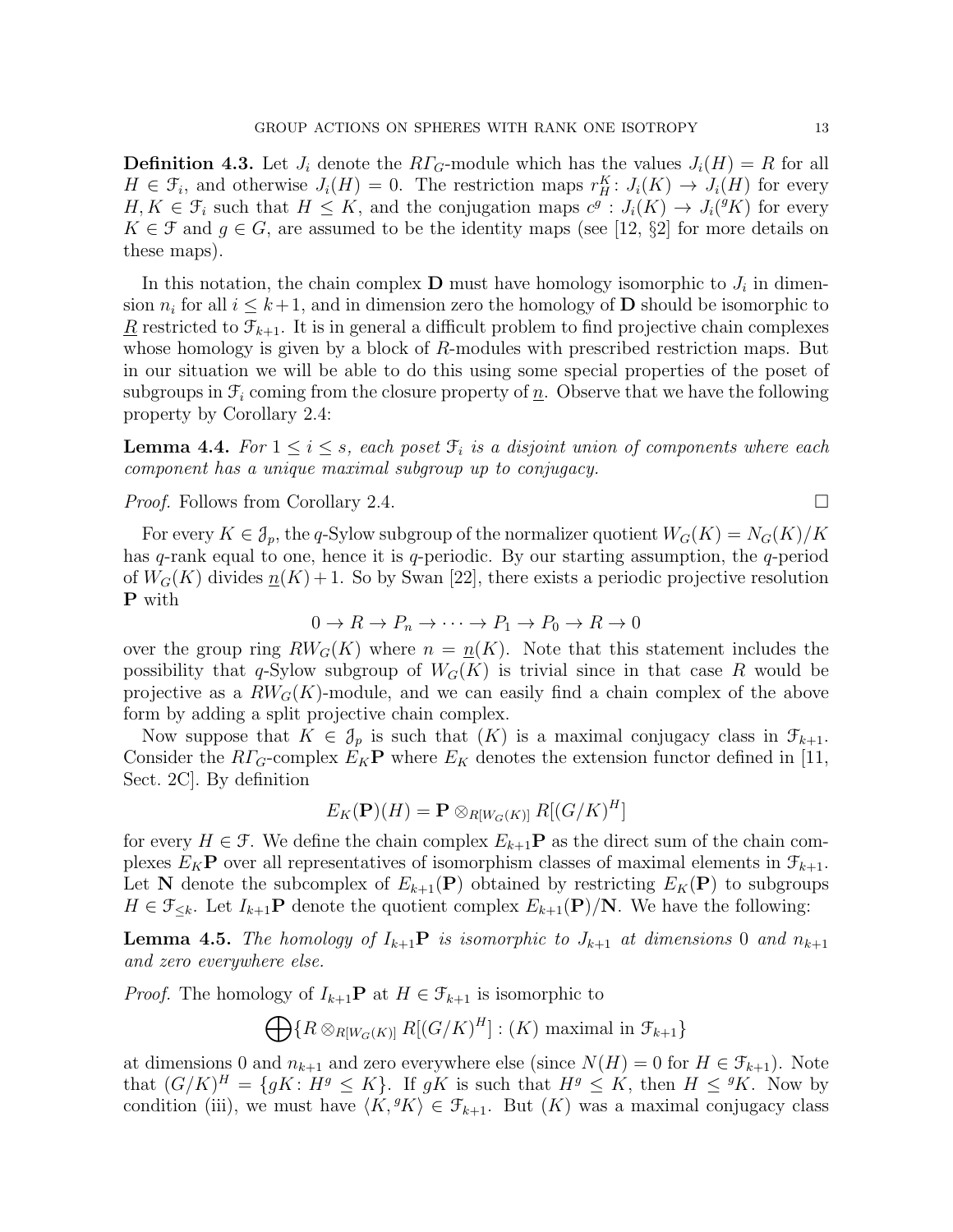in  $\mathfrak{F}_{k+1}$ , so we must have  $K = {}^gK$ , hence  $g \in N_G(K)$ . This gives  $1 \otimes gK = 1 \otimes 1$  in  $R \otimes_{R[W_G(K)]} R[(G/K)^H]$ . Therefore

$$
R \otimes_{R[W_G(K)]} R[(G/K)^H] \cong R
$$

for every  $H \in \mathcal{F}_{k+1}$ . In addition, H can not be included in two non-conjugate maximal subgroups in  $\mathcal{F}_{k+1}$ , and therefore  $I_{k+1}(\mathbf{P})(H) \cong R$  for all  $H \in \mathcal{F}_{k+1}$ . Since the restriction maps are given by the inclusion map of fixed point sets  $(G/H)^U \hookrightarrow (G/H)^V$  for every  $U, V \in \mathcal{F}_{k+1}$  with  $V \leq U$ , we can conclude that all restriction maps are identity maps. This completes the proof of the lemma.

The above lemma shows that the homology of  $I_{k+1}$ **P** is exactly the  $R\Gamma_G$ -module  $J_{k+1}$ that we would like to add to the homology of  $C$ . To construct  $D$  we use an idea similar to the idea used in [11, Section 9B]. Observe that for every  $R\Gamma_G$ -chain map  $f: \mathbb{N} \to \mathbb{C}$ , there is a push-out diagram of chain complexes

$$
0 \longrightarrow N \longrightarrow E_{k+1}P \longrightarrow I_{k+1}P \longrightarrow 0
$$
  
\n
$$
\downarrow f \qquad \qquad \downarrow f \qquad \qquad \parallel
$$
  
\n
$$
0 \longrightarrow C \longrightarrow C_f \longrightarrow I_{k+1}P \longrightarrow 0.
$$

The homology of N is only nonzero at dimensions 0 and  $n_{k+1}$  and at these dimensions the homology is only nonzero at subgroups  $H \in \mathcal{F}_{\leq k}$ . At these subgroups the homology of  $\mathbf{N}(H)$  is isomorphic to the direct sum of modules of the form  $R \otimes_{RW_G(K)} R[(G/K)^H],$ over  $(K)$  maximal in  $\mathcal{F}_k$ . Note that for every  $H \in \mathcal{F}_{\leq k}$ , there is an augmentation map

$$
\varepsilon_K^H\colon R\otimes_{RW_G(K)} R[(G/K)^H]\to R
$$

which takes  $r \otimes gK$  to r for every  $r \in R$ . The collection of these maps over all  $H \in \mathcal{F}_{\leq k}$ gives a map of  $R\Gamma$ <sub>G</sub>-modules denoted

$$
\varepsilon_K \colon (E_K R)_{\leq k} \to \underline{R}_{\leq k}
$$

where the subscript  $\leq k$  means the modules in question are restricted to  $\mathcal{F}_{\leq k}$ . Taking the sum over all conjugacy classes of maximal subgroups, we get a map

$$
\varepsilon_{k+1} := \sum_{K} \varepsilon_K : \bigoplus_{K} (E_K R)_{\leq k} \to \underline{R}_{\leq k}.
$$

In this notation, we have isomorphisms  $H_0(\mathbf{N}) \cong \bigoplus_K (E_K R)_{\leq k}$  and  $H_0(\mathbf{C}) \cong \underline{R}_{\leq k}$ which we will use to identify the homology groups in dimension zero.

**Lemma 4.6.** If  $f: \mathbb{N} \to \mathbb{C}$  is a chain map such that the induced map  $f_*: H_0(\mathbb{N}) \to H_0(\mathbb{C})$ agrees with the map  $\varepsilon_{k+1}$  after the identifications above, then  $H_0(\mathbf{C}_f) \cong \underline{R}_{\leq k+1}$ .

*Proof.* This follows from a commuting diagram argument which was also used in [11, Section 9B] for a similar result. Applying the zero-th homology functor, we obtain

$$
0 \longrightarrow H_0(\mathbf{N}) \longrightarrow H_0(E_{k+1}\mathbf{P}) \longrightarrow H_0(I_{k+1}\mathbf{P}) \longrightarrow 0
$$
  
\n
$$
\downarrow f \qquad \qquad \downarrow f \qquad \qquad \parallel
$$
  
\n
$$
0 \longrightarrow H_0(\mathbf{C}) \longrightarrow H_0(\mathbf{C}_f) \longrightarrow H_0(I_{k+1}\mathbf{P}) \longrightarrow 0.
$$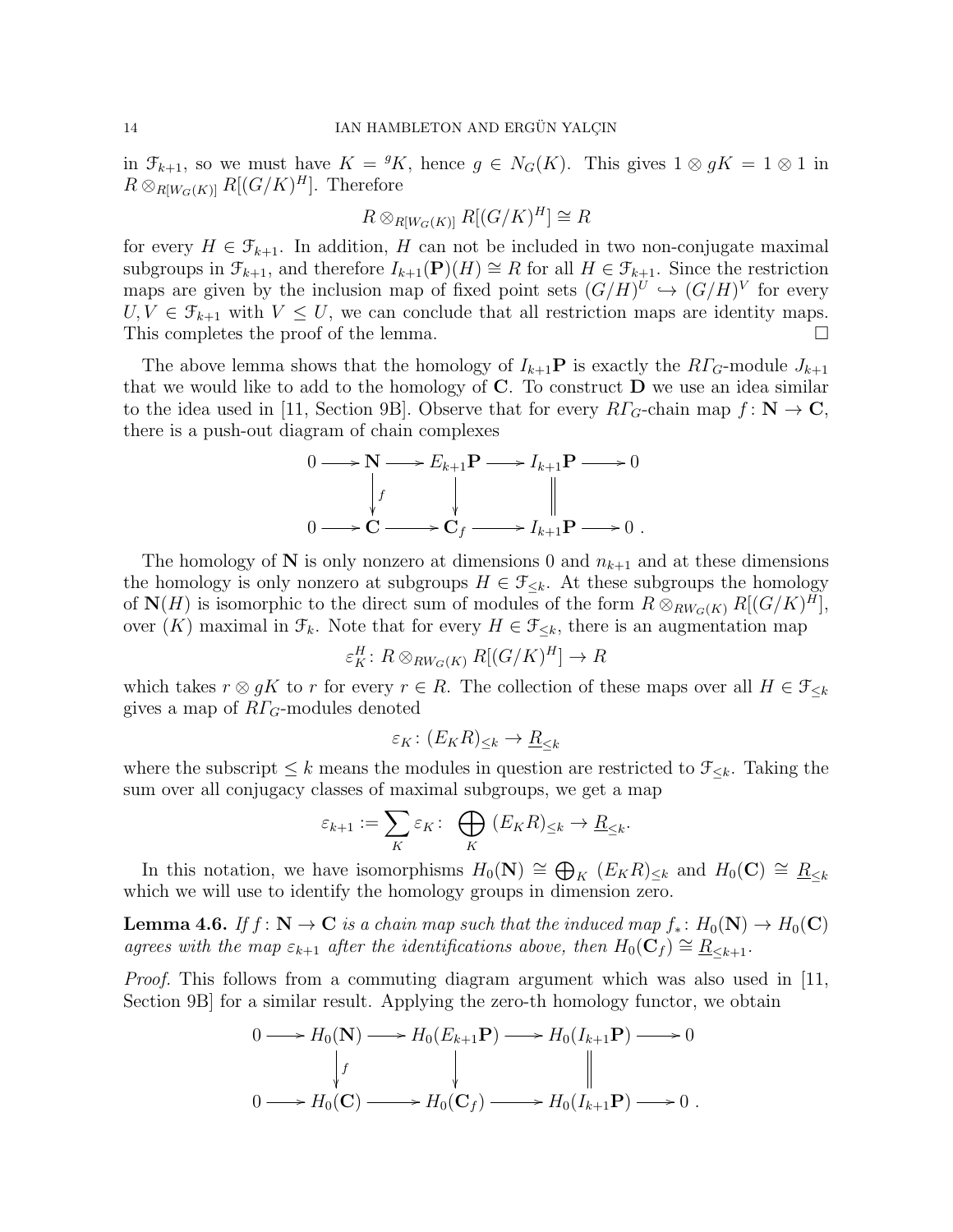The rows are still exact because  $H_1(I_{k+1}P)(H)$  is non-zero only when  $H \in \mathcal{F}_{k+1}$ , and both  $H_0(N)(H)$  and  $H_0(\mathbf{C})(H)$  are zero for  $H \notin \mathcal{F}_{\leq k}$ . So the connecting homomorphisms on the long exact homology sequences are zero maps. Putting the modules we calculated before, we obtain

$$
\ker \varepsilon_{k+1} \longrightarrow \ker \varepsilon_{k+1}
$$
\n
$$
0 \longrightarrow \bigoplus_K (E_K R)_{\leq k} \longrightarrow \bigoplus_K E_K R \longrightarrow J_{k+1} \longrightarrow 0
$$
\n
$$
\downarrow \varepsilon_{k+1} \qquad \qquad \downarrow \qquad \qquad \downarrow
$$
\n
$$
0 \longrightarrow \underline{R}_{\leq k} \longrightarrow H_0(\mathbf{C}_f) \longrightarrow J_{k+1} \longrightarrow 0.
$$

Now consider the  $R\Gamma_G$ -modules in the middle vertical sequence. We claim that the restriction map  $r_H^L$  from a subgroup  $L \in \mathcal{F}_{k+1}$  to a subgroup  $H \in \mathcal{F}_{\leq k}$  is the identity map in the module  $H_0(\mathbf{C}_f)$ . Note that the restriction maps  $r_H^L$  in the modules appearing in the middle vertical sequence are given as follows (for each summand  $K$  of maximal subgroups in  $\mathcal{F}_{k+1}$ :

$$
0 \longrightarrow 0 \longrightarrow R \otimes_{RW_G(K)} R[(G/K)^L] \xrightarrow{\cong} R \longrightarrow 0
$$
  
\n
$$
\downarrow_{H}^{L} \qquad \qquad \downarrow_{H}^{L} \qquad \qquad \downarrow_{H}^{L}
$$
  
\n
$$
0 \longrightarrow \ker \varepsilon_K^H \longrightarrow R \otimes_{RW_G(K)} R[(G/K)^H] \xrightarrow{\varepsilon_K^H} R \longrightarrow 0.
$$

It is easy to see from this diagram that the restriction map on the right most vertical line is the identity map because the restriction map in the middle is the linearization of the inclusion map  $(G/K)^L \subset (G/K)^H$  of fixed sets.

The above lemma shows that the complex  $C_f$  has the correct homology if we take  $f: \mathbb{N} \to \mathbb{C}$  as the chain map inducing  $\varepsilon_{k+1}$  on  $H_0$ . Unfortunately, we can not take **D** as  $C_f$  since the complex  $I_{k+1}P$  is not projective in general, and neither is N. We note that finding a chain map  $f: \mathbb{N} \to \mathbb{C}$  satisfying the given condition is not an easy task without projectivity (compare [11, Section 9B], where this complex was projective). So we first need to replace the sequence  $0 \to \mathbf{N} \to E_{k+1} \mathbf{P} \to I_{k+1} \mathbf{P} \to 0$  with a sequence of projective chain complexes.

**Lemma 4.7.** There is a diagram of chain complexes where all the complexes  $P', P'', P'''$ are finite projective chain complexes over  $R\Gamma_G$  and all the vertical maps induce isomorphisms on homology:

$$
0 \longrightarrow P' \longrightarrow P'' \longrightarrow P''' \longrightarrow 0
$$
  
\n
$$
\downarrow \qquad \qquad \downarrow \qquad \qquad \downarrow
$$
  
\n
$$
0 \longrightarrow N \longrightarrow E_{k+1}P \longrightarrow I_{k+1}P \longrightarrow 0.
$$

*Proof.* Since  $E_K$ **P** is a projective chain complex of length n,  $E_{k+1}$ **P** is a finite projective chain complex. So, by [17, Lemma 11.6], it is enough to show that  $N$  is weakly equivalent to a finite projective complex. For this first note that  $N = \bigoplus N_K$  is a direct sum of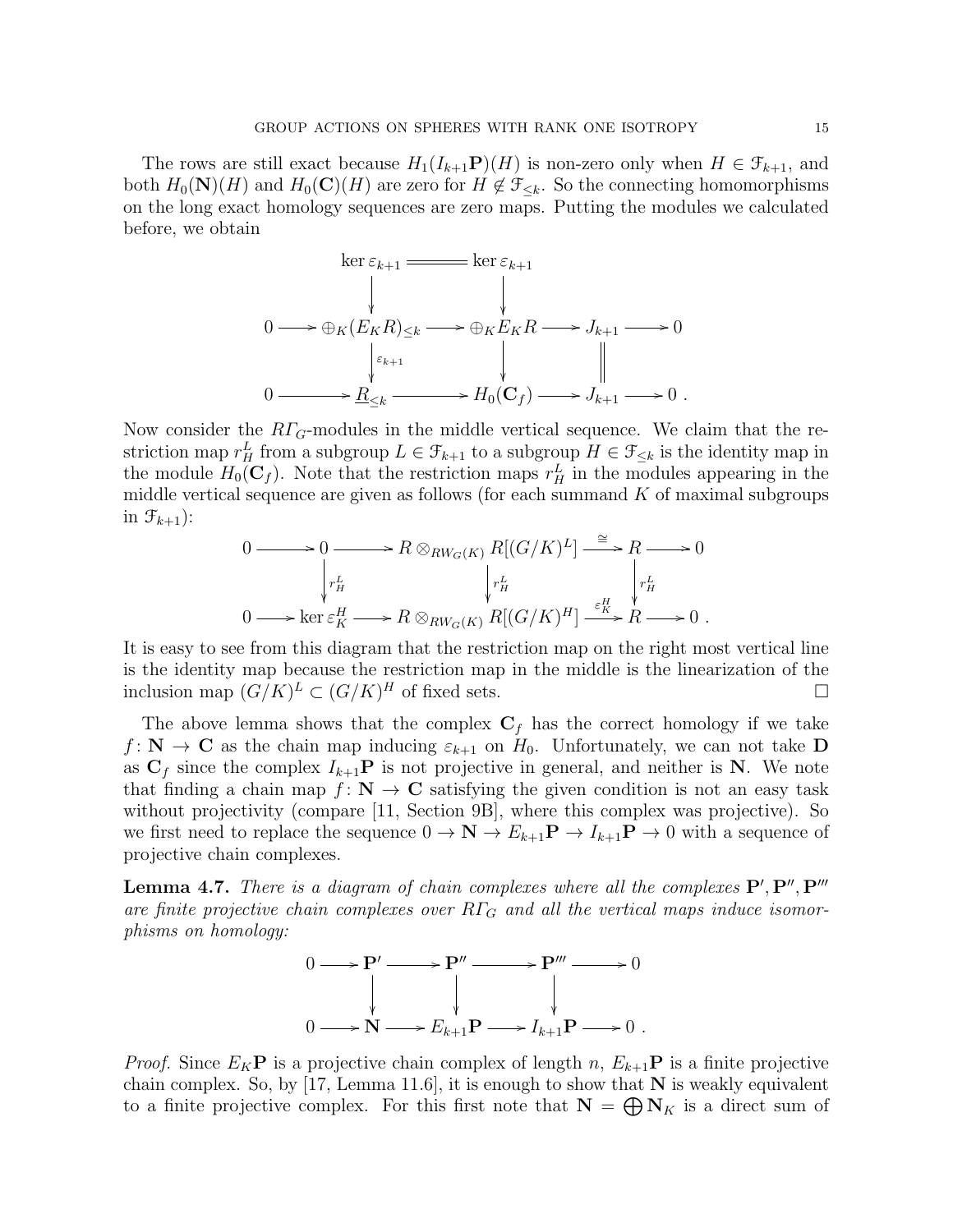chain complexes  $N_K$  where  $N_K$  is the restriction of  $E_K$ **P** to subgroups  $H \in \mathcal{F}_{\leq k}$ . So it is enough to show that  $N_K$  is weakly equivalent to a finite projective chain complex. To prove this, we will show that for each i, the  $R\Gamma_G$ -module  $N_i := (N_K)_i$  has a finite projective resolution. The module  $N_i$  is nonzero only at subgroups  $H \in \mathcal{F}_{\leq k}$  and at each such a subgroup, we have

$$
\mathbf{N}_i(H) = (E_K \mathbf{P}_i)(H) = \mathbf{P}_i \otimes_{RW_G(K)} R[(G/K)^H].
$$

So, as an  $RW_G(H)$ -module  $\mathbf{N}_i(H)$  is a direct summand of  $R[(G/K)^H]$  which is isomorphic to

 $\bigoplus \{ R \left[ W_G(H) / W_{^gK}(H) \right] : K\text{-conjugacy classes of subgroups } H^g \leq K \}$ 

as an  $RW_G(H)$ -module. Since K is a p-group, these modules are projective over the ground ring R because R is q-local. So, for each  $H \in \mathcal{F}_{\leq k}$ , the  $RW_G(H)$ -module  $\mathbf{N}_i(H)$ is projective. Now consider the map

$$
\pi\colon \oplus_H E_H \mathbf{N}_i(H) \to \mathbf{N}_i
$$

induced by maps adjoint to the identity maps at each H. We can take  $\bigoplus_{H} E_H \mathbf{N}_i(H)$  as the first projective module of the resolution, and consider the kernel  $\mathbb{Z}_0$  of  $\pi: \bigoplus_H E_H \mathbb{N}_i(H) \to$  $N_i$ . Note that  $\mathbb{Z}_0$  has smaller length and it also have the property that at each L, the  $W_G(L)$  modules  $\mathbb{Z}_0(L)$  are projective. This follows from the fact that  $R[(G/H)^L]$  is projective as a  $W_G(L)$ -module by the same argument we used above. Continuing this way, we can find a finite projective resolution for  $N_i$  of length  $\leq l(\Gamma)$ .

Now it remains to show that there is a chain map  $f : \mathbf{P}' \to \mathbf{C}$ , such that the induced map  $f_*: H_0(\mathbf{P}') \cong H_0(\mathbf{N}) \to H_0(\mathbf{C})$  is given by  $\varepsilon_{k+1}$ . Recall that  $\varepsilon_{k+1} = \sum_K \varepsilon_K$  is the sum of augmentation maps over the conjugacy classes of maximal subgroups K in  $\mathcal{F}_{k+1}$ . Then the complex D will be defined as the push-out complex that fits into the diagram



Since both  $C$  and  $P'''$  are finite projective chain complexes,  $D$  will also be a finite projective complex. The fact that D has the right homology follows from Lemma 4.6.

To construct  $f: \mathbf{P}' \to \mathbf{C}$ , first note that the reduced homology of the chain complex C is zero below dimension  $n_k$ . By assumption on the gaps between nonzero homology dimensions, we have  $n_k \ge n_{k+1} + l(\Gamma_G) \ge l(\mathbf{P}')$ . So, starting with the map  $\varepsilon_{k+1}$  at  $H_0$ , we can obtain a chain map as follows:

$$
\longrightarrow 0 \longrightarrow P'_m \xrightarrow{\partial_m^{P'}} \cdots \longrightarrow P'_0 \longrightarrow H_0(N) \longrightarrow 0
$$
  

$$
\downarrow f_m \qquad \qquad \downarrow f_0 \qquad \qquad \downarrow \varepsilon_{k+1}
$$
  

$$
\longrightarrow C_{m+1} \longrightarrow C_m \xrightarrow{\partial_m^C} \cdots \longrightarrow C_0 \longrightarrow H_0(\mathbf{C}) \longrightarrow 0
$$

where  $m = l(\mathbf{P}')$ . This completes the proof of Theorem 4.1.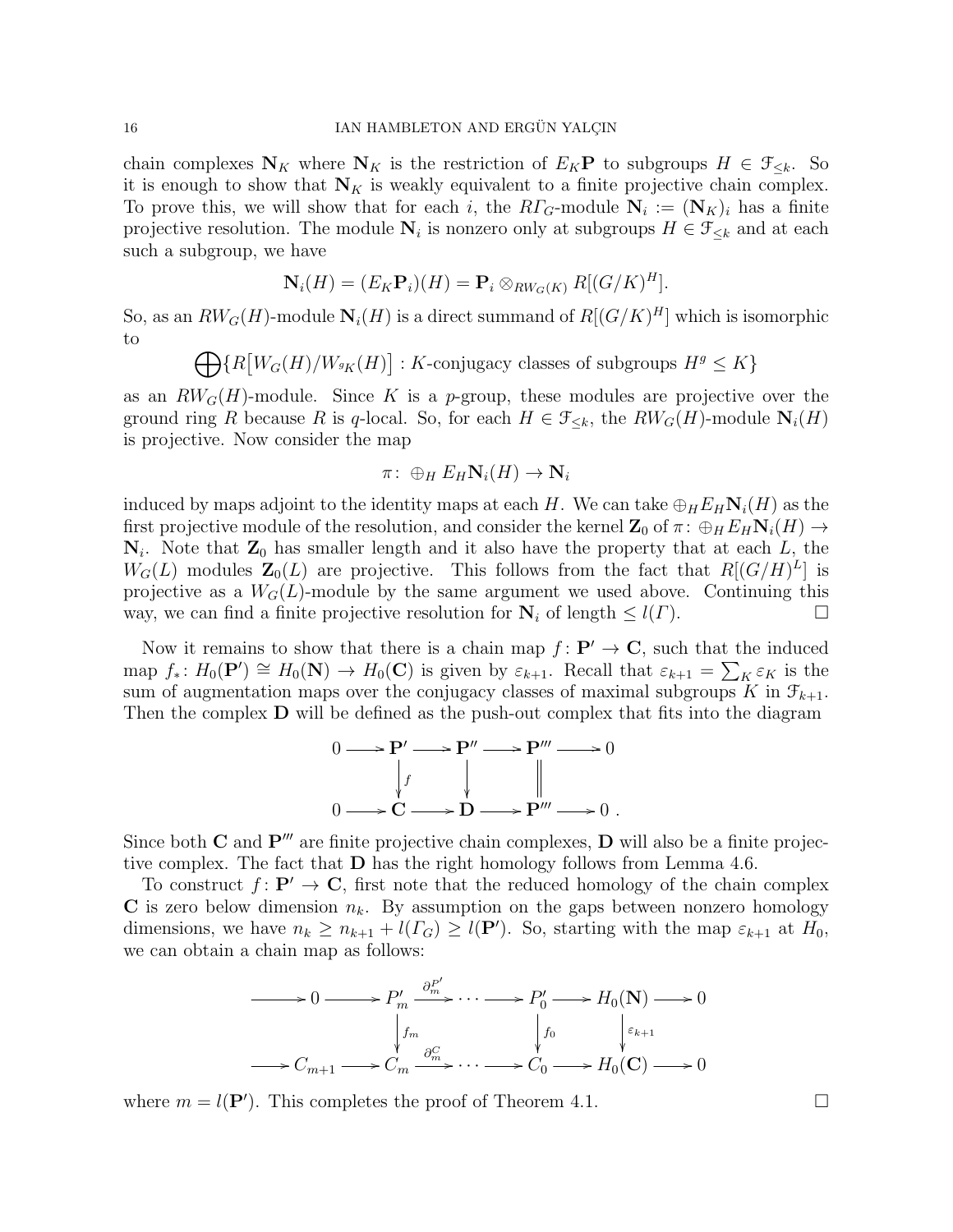## 5. The Proof of Theorem A

In this section we establish our main technique for constructing actions on homotopy spheres, based on a given collection of  $\mathcal{F}_p$ -representations, for the primes  $p \in \mathcal{S}_G$ , where  $\mathcal{F}_p$  denotes the family of all p-power order subgroups of G (see Definitions 3.1 and 3.4). Theorem A stated in the introduction will follow from this theorem almost immediately once we use the family of p-effective characters constructed by M. A. Jackson [16]. The main technical theorem is the following:

**Theorem 5.1.** Let G be a finite group and let  $S_G = \{p \mid \text{rank}_p G \geq 2\}$ . Suppose that  $\mathbf{V}(\mathcal{F}_p)$  is a  $\mathcal{F}_p$ -representation for G, with  $\mathfrak{Iso}(\mathbf{V}(\mathcal{F}_p)) = \mathcal{J}_p$ , for each  $p \in \mathcal{S}_G$ . Then there exists a finite G-homotopy representation X with isotropy in  $\mathfrak{J} = \bigcup \{ \mathfrak{J}_p | p \in \mathcal{S}_G \}$  if and only if the following two conditions hold

- (i) If  $p \in S_G$  and  $1 \neq H \in \mathcal{J}_p$ , then we have rank $_q(N_G(H)/H) \leq 1$  for every  $q \neq p$ ;
- (ii) The dimension function  $\underline{n}$  has the closure property.

Remark 5.2. The construction we give in the proof of Theorem 5.1 gives a simplyconnected G-homotopy representation X, with dim  $X^H \geq 3$ , for all  $H \in \mathcal{J}$ , whenever  $X^H \neq \emptyset$ . It also relates the dimension function of X to the linear dimension functions  $\text{Dim } S(V_H)$ , for  $V_H \in \bigcup \{ \mathbf{V}(\mathcal{F}_p) \mid p \in \mathcal{S}_G \}$  in the following way: for every prime  $p \in \mathcal{S}_G$ , there exists an integer  $k_p > 0$  such that for every  $H \in \mathcal{F}_p$ , the equality dim  $X^H =$  $\dim S(V_H^{\oplus k_p})^H$  holds.

The proof of Theorem 5.1. The closure property for the dimension function  $\underline{n}$  is a necessary condition to construct a G-homotopy representation [25, II.10]. As we discussed in the previous section (see Remark 4.2), the condition on the q-rank of  $N_G(H)/H$  is also a necessary condition for the existence of such actions (see Lemma 6.1). Recall that this condition is used in an essential way in the proof of Theorem 4.1.

By the realization theorem (Theorem 2.6), we only need to construct a finite free chain complex of  $Z\Gamma$ <sub>G</sub>-modules satisfying the conditions (i), (ii) and (iii) of Definition 2.3. If we apply Theorem 4.1 to the preliminary local model constructed in Section 3, we obtain a finite projective complex  $\mathbf{C}^{(p)}$ , over the orbit category  $\mathbf{Z}_{(p)}\Gamma_G$  with respect to the family  $\mathcal{J}$ , for each prime p dividing the order of G. In addition,  $\mathbf{C}^{(p)}$  is an oriented  $\mathbf{Z}_{(p)}$ -homology  $\underline{n}$ sphere, with the same dimension function  $\underline{n} = h \text{Dim } \mathbf{C}^{(p)}(0)$  coming from the preliminary local models. By construction, the complex  $\mathbf{C}^{(p)}$  satisfies the conditions (i), (ii) and (iii) of Definition 2.3 for  $R = \mathbf{Z}_{(p)}$ .

We may also assume that  $n(H) \geq 3$  for every  $H \in \mathcal{J}$ , and that the gaps between non-zero homology dimensions have the following property: for all  $K, L \in \mathcal{J}$  with  $n(K) > n(L)$ , we have  $\underline{n}(K) - \underline{n}(L) \ge l(\Gamma_G)$  where  $l(\Gamma_G)$  denotes the length of the longest chain of maps in the category  $\Gamma_G$ .

To complete the proof of Theorem 5.1, we first need to glue these complexes  $\mathbf{C}^{(p)}$ together to obtain an algebraic n-sphere over  $\mathbf{Z}\Gamma_G$ . By [11, Theorem 6.7], there exists a finite projective chain complex C of  $Z\Gamma$ <sub>G</sub>-modules, which is a Z-homology <u>n</u>-sphere, such that  $\mathbf{Z}_{(p)} \otimes \mathbf{C}$  is chain homotopy equivalent to the local model  $\mathbf{C}^{(p)}$ , for each prime p dividing the order of G. The complex C has a (possibly non-zero) finiteness obstruction (see Lueck [17,  $\S10-11$ ]), but this can be eliminated by joins (see [11,  $\S7$ ]).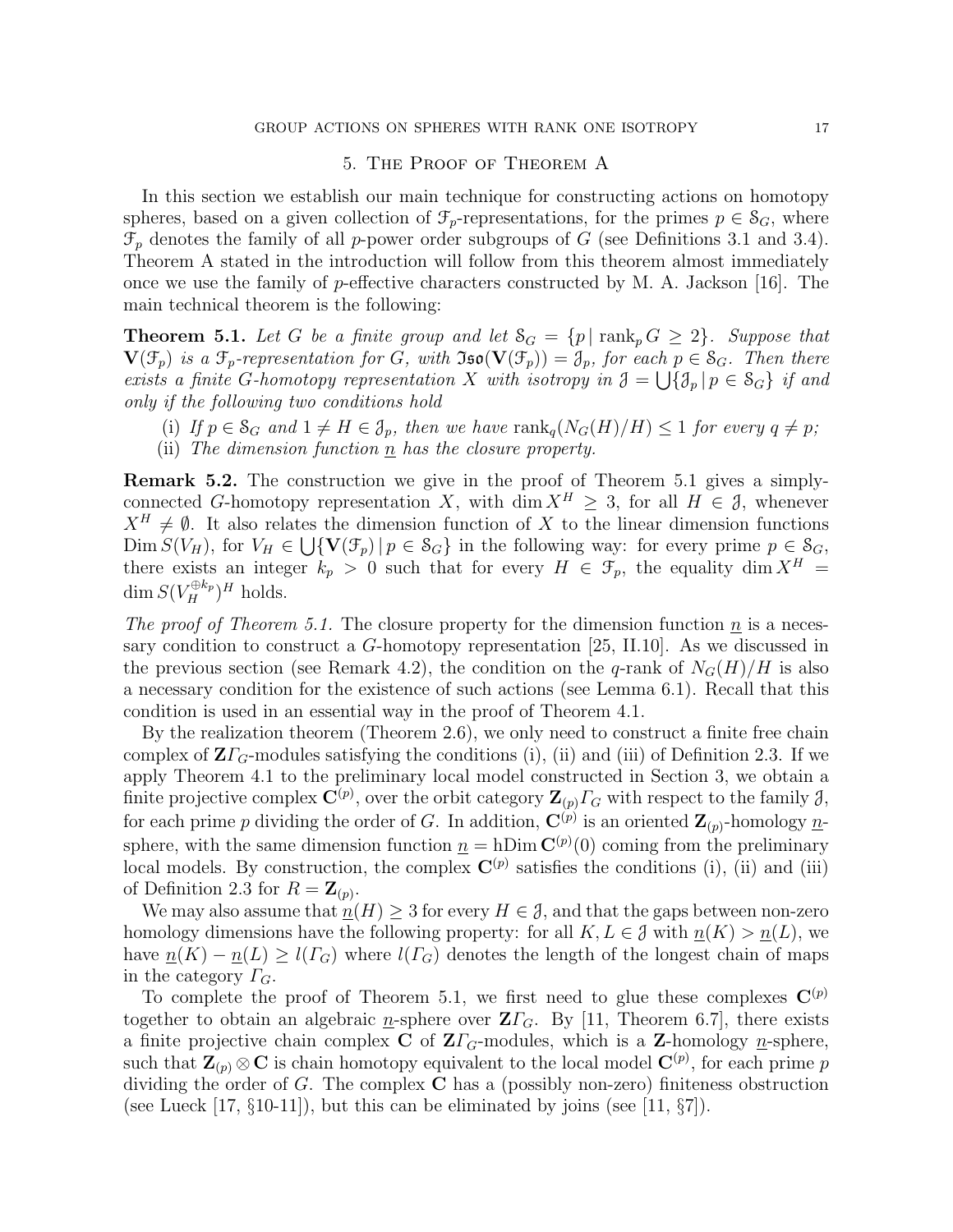After applying [11, Theorem 7.6], we may assume that  $C$  is a finite free chain complex of  $\mathbf{Z}\Gamma_G$ -modules which is a Z-homology <u>n</u>-sphere. Moreover, C is an algebraic homotopy representation: it satisfies the conditions (i), (ii) and (iii) of Definition 2.3 for  $R = \mathbf{Z}$ , since these conditions hold locally at each prime.

We have now established all the requirements for Theorem 2.6. For the family  $\mathcal F$  used in its statement, we use  $\mathcal{F} = \mathcal{J}$ . For all  $H \in \mathcal{F}$ , we have the condition  $n(H) \geq 3$ . Now Theorem 2.6 gives a finite G-CW-complex  $X \simeq S^n$  with isotropy  $\mathcal J$  such that  $X^H$  is an homotopy  $n(H)$ -sphere for every  $H \in \mathcal{J}$ .

Now we are ready to prove Theorem A.

The proof of Theorem A. Let G be a rank 2 finite group and let  $S_G$  denote the set of primes with rank<sub>p</sub>  $G = 2$ . Since it is assumed that G does not p'-involve Qd(p) for any odd prime p, we can apply [16, Theorem 47] and obtain a p-effective representation  $V_p$ , for every prime  $p \in \mathcal{S}_G$ . If the dimension function satisfies the closure property, we will apply Theorem 5.1 to the  $\mathcal{F}_p$ -representations  $\mathbf{V}(\mathcal{F}_p)$  given by this collection  $\{V_p\}$  (see Example 3.3). Since  $V_p$  is p-effective means that all isotropy subgroups in  $\mathcal{H}_p$  are rank one p-subgroups (see Example 3.10), the isotropy is contained in the family  $\mathcal H$  of rank one p-subgroups of G, for all  $p \in S_G$ . We therefore obtain a G-homotopy representation with rank one isotropy in  $\mathcal{H}$ .

The only thing we need to show is that for every prime  $p \in S_G$ , the dimension function  $\underline{n}^{(p)}$  of the  $\mathcal{F}_p$ -representation  $\mathbf{V}(\mathcal{F}_p)$  satisfies the closure property.

**Lemma 5.3.** If  $V_p$  is the induced representation  $\text{Ind}_{E}^{G_p} W$ , where  $E = \Omega_1(Z(G_p))$  and W is the reduced regular representation of E. Then  $\underline{n}^{(p)}$  has the closure property.

*Proof.* Using the Mackey formula, it is easy to see that for every p-subgroup  $K \leq G_p$ , the dimension of a fixed subspace in  $\operatorname{Res}^{G_p}_K V_p$  depends only on the index of K in  $G_p$ , provided that the dimension is nonzero. This implies that for any two distinct p-subgroups  $L < K$ in G, with nonempty fixed points on  $\mathbf{V}(\mathcal{F}_p)$ , we have  $\underline{n}^{(p)}(L) \neq \underline{n}^{(p)}(K)$ . Therefore the closure property for  $\underline{n}^{(p)}$  is automatic.

Lemma 5.3 takes care of all the odd prime cases (see the construction in [16, Proposition 27] and [16, Theorem 35]). The only remaining cases occur when  $p = 2$  and the Sylow 2-subgroup is either dihedral, semi-dihedral, or wreathed (see [16, Proposition 39]).

As we show in Example 6.7, it is possible that in these cases, the dimension function may fail to satisfy the closure property. However, this can only happen if there are two rank one 2-subgroups H, K with  $H \cap K \neq 1$  such that  $\langle H, K \rangle$  is not a 2-group. Because if  $\langle H, K \rangle$  is a 2-group, then all these subgroups must lie in a Sylow 2-subgroup and the closure property will follow from the fact that the restriction of  $\underline{n}^{(2)}$  to  $G_2$  is the dimension function of a linear representation  $V_2$ . Since we assumed that G has the rank one intersection property when  $\Omega_1(Z(G_2))$  is not strongly closed, the proof of Theorem A is complete.  $\Box$ 

The proof of Corollary B. If  $\text{rank}_q(G) \leq 1$ , then for every p-group H, we must have rank<sub>q</sub>( $N_G(H)/H$ )  $\leq$  1. So we can apply Theorem A to obtain Corollary B.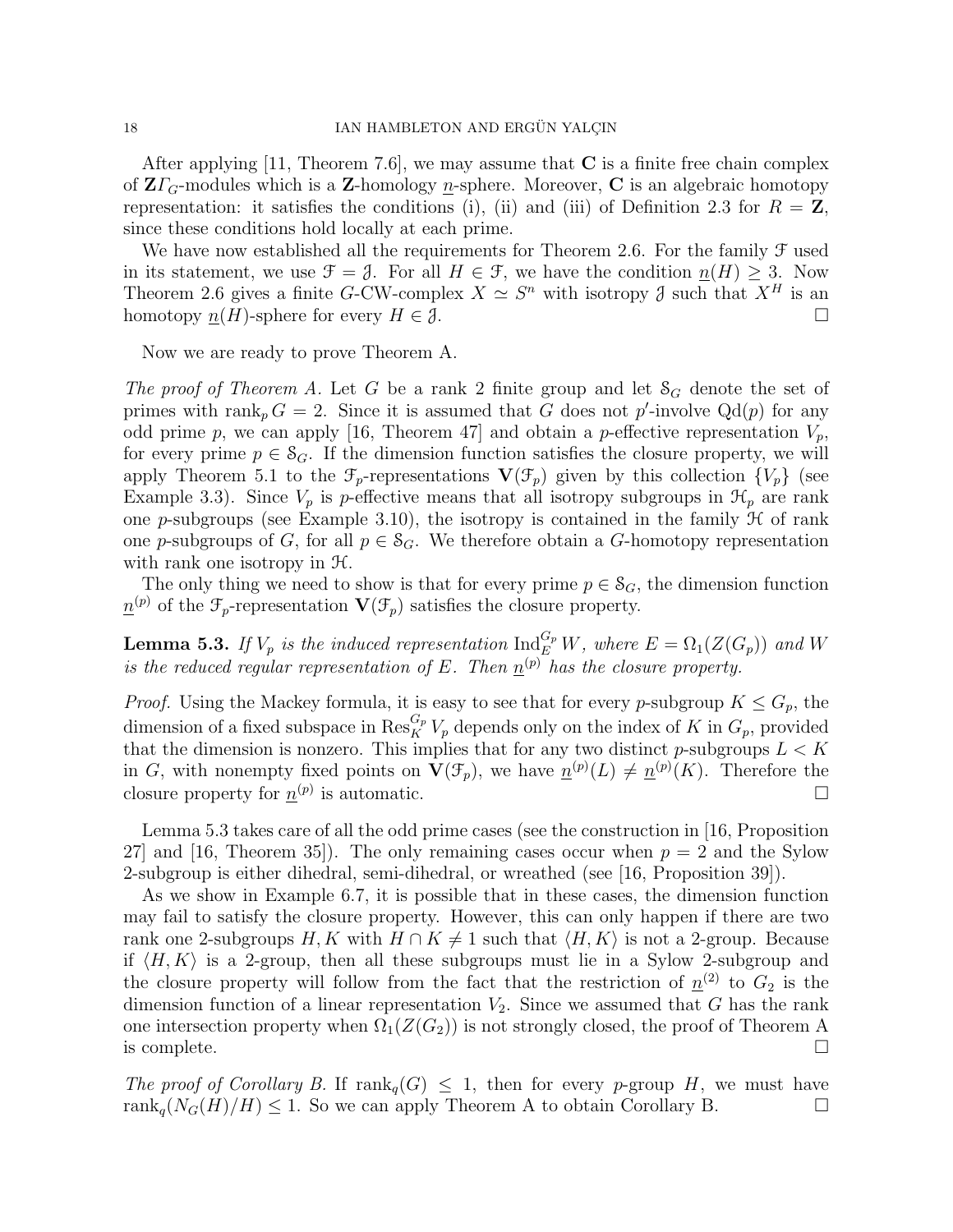Note that the condition about  $Qd(p)$  being not p'-involved in G is a necessary condition for the existence of actions of rank 2 groups on finite CW-complexes  $X \simeq S^n$  with rank one isotropy. The following argument is an easy extension of the one given by Unlü in [26, Theorem 3.3].

**Proposition 5.4.** Let  $p$  be an odd prime. If  $G$  acts with rank one isotropy on a finite dimensional complex  $X$  with the mod-p homology of a sphere, then  $G$  cannot  $p'$ -involve  $Qd(p)$ .

*Proof.* Suppose that G has a normal p'-subgroup K such that  $Qd(p)$  is isomorphic to a subgroup in  $N_G(K)/K$ . Let L be subgroup of G such that  $K \triangleleft L \leq N_G(K)$  and  $L/K \cong \mathrm{Qd}(p)$ . The quotient group  $Q = L/K$  acts on the orbit space  $Y = X/K$  via the action defined by  $(qK)(Kx) = Kqx$  for every  $q \in L$  and  $x \in X$ .

We observe two things about this action. First, by a transfer argument [6, Theorem 2.4, p. 120, the space Y has the mod p homology of a sphere. Second, all the isotropy subgroups of the Q-action on Y have p-rank  $\leq 1$ . To see this, let  $Q_y$  denote the isotropy subgroup at  $y \in Y$  and let  $x \in X$  be such that  $y = Kx$ . It is easy to see that  $Q_y =$  $L_x\widetilde{K}/K \cong L_x/(L_x \cap K)$ . Since K is a p'-group, this shows that p-subgroups of  $Q_y$  are isomorphic to p-subgroups of the isotropy subgroup  $L_x$ . Since L acts on X with rank one isotropy, we conclude that  $\text{rank}_p(Q_y) \leq 1$  for every  $y \in Y$ .

Now the rest of the proof follows from the argument given in  $\overline{U}$ nlü [26, Theorem 3.3]. Let P be a p-Sylow subgroup of  $Q \cong \mathrm{Qd}(p)$ . Then P is an extra-special p-group of order  $p^3$  with exponent p (since p is odd). Let c denote a central element and a a noncentral element in  $P$ . Since the  $P$ -action on  $Y$  has rank one isotropy subgroups, we have  $Y^E = \emptyset$  for every rank two p-subgroup  $E \leq P$ . Therefore  $Y^{\langle c \rangle} = \emptyset$  by Smith theory, since otherwise  $P/\langle c \rangle \cong \mathbf{Z}/p \times \mathbf{Z}/p$  would act freely on  $Y^{\langle c \rangle}$  which is a mod p homology sphere. Now consider the subgroup  $E = \langle a, c \rangle$ . Since  $\langle a \rangle$  and  $\langle c \rangle$  are conjugate in Q, all cyclic subgroups of E are conjugate. In particular, we have  $Y^H = \emptyset$  for every cyclic subgroup H in E. This is a contradiction, since E cannot act freely on Y.  $\Box$ 

**Remark 5.5.** A shorter proof can be given using more group theory. For a finite group  $L$ , and a normal p'-subgroup K of L, there is an isomorphism<sup>2</sup> between the p-fusion systems  $\mathcal{F}_L(S)$  and  $\mathcal{F}_{L/K}(SK/K)$ , where S is a p-Sylow subgroup of L. So if  $L/K \cong \mathrm{Qd}(p)$ , then L has an extra-special p-group P of order  $p^3$  with exponent p such that a central element  $c \in P$  is conjugate to a non-central element  $a \in P$ . This leads to a contradiction in the same way as above.

# 6. Discussion and examples

We first discuss the rank conditions in the statement of Theorem A. Suppose that  $X$ is a finite G-CW-complex. Recall that  $\mathfrak{Iso}(X) = \{H \mid H \leq G_x \text{ for some } x \in X\}$  denotes the minimal family containing all the isotropy subgroups of the  $G$ -action on  $X$ . We call this the *isotropy family*. Note that  $H \in \mathfrak{Iso}(X)$  if and only if  $X^H \neq \emptyset$ . We say that X has rank k isotropy if rank  $G_x \leq k$  for all  $x \in X$  and there exists a subgroup H with rank  $H = k$  and  $X^H \neq \emptyset$ .

<sup>2</sup>We thank Radha Kessar for this information.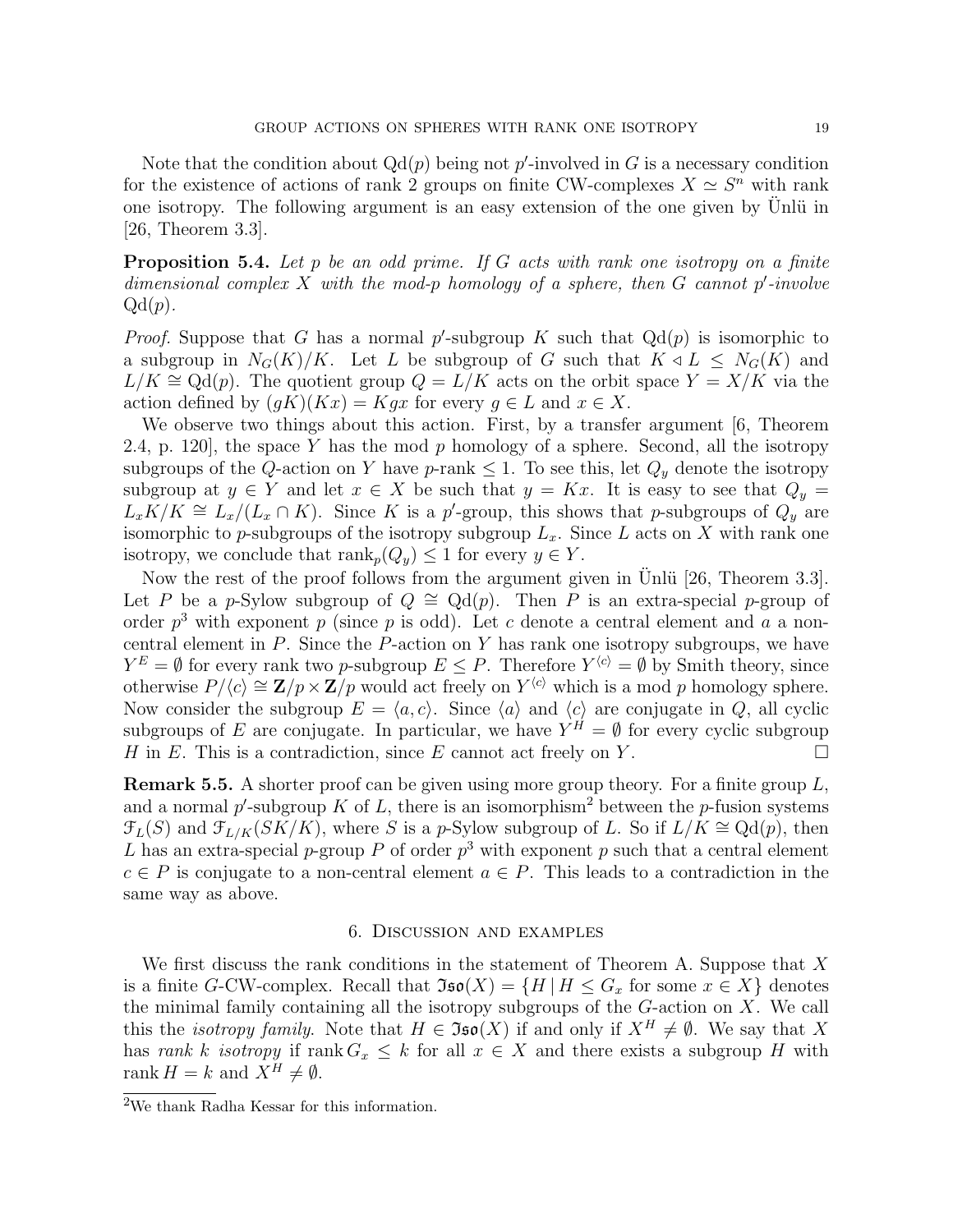**Lemma 6.1.** Let G be a finite group, and let X be a finite G-CW-complex with  $X \simeq S^n$ .

- (i) If H is a maximal p-subgroup in  $\mathfrak{Iso}(X)$ , then  $\text{rank}_p(N_G(H)/H) \leq 1$ .
- (ii) If X has prime power isotropy and  $1 \neq H \in \mathfrak{Iso}(X)$  is a p-subgroup, with  $X^H$  an integral homology sphere, then  $\text{rank}_{a}(N_G(H)/H) \leq 1$ , for all primes  $q \neq p$ .

*Proof.* This follows from two basic results of P. A. Smith theory [6, III.8.1], which state (i) that the fixed set of a p-group action on a finite-dimensional mod p homology sphere is again a mod p homology sphere (or the empty set), and (ii) that  $\mathbf{Z}/p \times \mathbf{Z}/p$  can not act freely on a finite  $G$ -CW-complex X with the mod  $p$  homology of a sphere.

For any prime p dividing the order of G, let  $H \in \mathfrak{Iso}(X)$  denote a maximal p-subgroup with  $X^H \neq \emptyset$ . For any  $x \in X^H$ , we have  $H \leq G_x$  and if  $g \cdot x = x$ , for some  $g \in N_G(H)$ of p-power order, it follows that the subgroup  $\langle H, g \rangle \leq G_x$ . Since H was a maximal p-subgroup in  $\mathfrak{Iso}(X)$ , we conclude that  $g \in H$ . Therefore the p-Sylow subgroup of  $N_G(H)/H$  acts freely on the fixed set  $X^H$ , which is a mod p homology sphere, and hence rank<sub>p</sub> $(N_G(H)/H) \leq 1$ .

If  $q \neq p$  and H is a p-subgroup in  $\mathfrak{Iso}(X)$ , then any q-subgroup Q of  $N_G(H)/H$  must act freely on  $X^H$  (since  $x \in X^H$  implies  $G_x$  is a p-group). Since  $X^H$  is assumed to be an integral homology sphere, Smith theory implies that  $\text{rank}_q(Q) \leq 1$ .

**Example 6.2.** If G is the extra-special p-group of order  $p^3$ , then the centre  $Z(G) = \mathbb{Z}/p$ can not be a maximal isotropy subgroup in  $\mathfrak{Iso}(X)$ . On the other hand, we know that G acts on a finite complex  $X \simeq S^n$  with rank one isotropy: just take the linear sphere  $S(\text{Ind}_{Z(G)}^G W)$  for some nontrivial one-dimensional representation W of  $Z(G)$ . So we can not require that G acts on  $X \simeq S^n$  with  $\mathfrak{Iso}(X)$  containing all rank one subgroups.

For any prime p, we can restrict the G-action on X to a p-subgroup of maximal rank. This gives the following well-known conclusion.

**Corollary 6.3.** If X is a finite G-CW-complex with  $X \simeq S^n$  and rank k isotropy, then rank<sub>p</sub>  $G \leq k+1$ , for all primes p.

Remark 6.4. These results help to explain the rank conditions in Theorem A. First, if we have rank one isotropy, then we must assume that  $G$  has rank two. However, condition (ii) on the q-ranks of normalizer quotients is not necessary in general for the existence of a finite G-CW complex homotopy equivalent to a sphere with rank one prime power isotropy (see Example 6.7 for  $G = A_7$ ).

In contrast, Lemma 6.1(ii) shows that in order to construct a G-homotopy representation (with prime power isotropy) the normalizer quotients must satisfy the q-rank conditions at all p-subgroups H, with  $q \neq p$ , for which  $X^H \neq \emptyset$ . It follows that the corresponding condition (ii) in the setting of Theorem 5.1 is in fact a necessary condition. Example 6.2 shows that not every rank one p-subgroup H must fix a point on X even when X is assumed to be a G-homotopy representation.

In order to get a complete list of necessary conditions, we must have more precise control of the structure of the isotropy subgroups. It might also be possible to construct finite G-CW complexes  $X \simeq S^n$  with rank one prime power isotropy, for which the fixed sets  $X^H$  are not homotopy spheres. The work of Petrie [21, Theorem C] and tom Dieck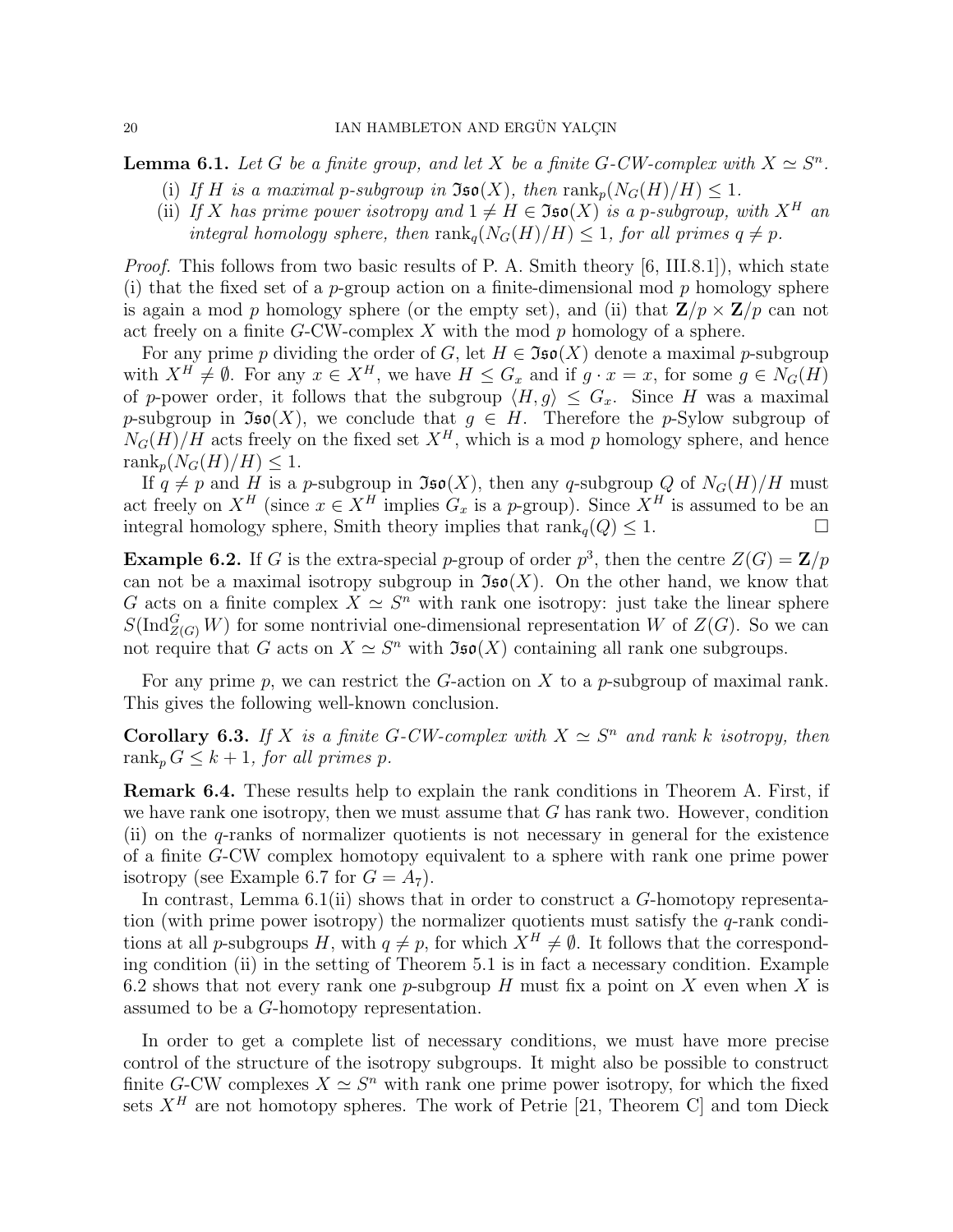[24, Theorem 1.7] explores this direction, but it is not clear to us that their results answer our question.

An attractive open problem is the case of finite rank two groups of *odd* order. Such groups admit G-representation spheres  $S(W_p)$  for each prime  $p \in S_G$ , whose isotropy groups have p-rank one (see Adem [1, 5.29]). These spheres  $S(W_p)$  could be used as the preliminary  $p$ -local models, instead of the construction given in Section 3, but one would still need to add and subtract homology to obtain the same homological dimension function at all primes. At present, we only know how to complete this step (as in Section 4) under the conditions (ii) and (iii) of Theorem 5.1. The problem is that these conditions may not always hold for the representation spheres  $\{S(W_p) : p \in S_G\}.$ 

Now we discuss an application of Theorem A.

**Example 6.5.** The alternating group  $G = A_6$  admits a finite G-homotopy representation X with rank one prime power isotropy. This follows from Theorem A once we verify that G satisfies the necessary conditions. Note that  $A_6$  has order  $2^3 \cdot 3^2 \cdot 5 = 360$  so it automatically satisfies the condition about  $Qd(p)$ , since it can not include an extra-special p-group of order  $p^3$  for an odd prime p. For the q-rank condition, note that  $S_G = \{2, 3\}$ , so we need to check this condition only for primes  $p = 2$  and 3. Here are some easily verified facts:

- A 2-Sylow subgroup  $P \leq G$  is isomorphic to the dihedral group  $D_8$ , so all rank one 2-subgroups are cyclic, and  $\mathcal{H}_2 = \{1, C_2, C_4\}.$
- $N_G(C_2) = P$ , and rank<sub>3</sub> $(N_G(C_2)/C_2) = 0$ .
- $N_G(C_4) = P$  and  $\text{rank}_3(N_G(C_4)/C_4) = 0$ .

Now, let Q be a 3-Sylow subgroup in G. Then  $Q \cong C_3 \times C_3$ .

- Any subgroup of order 3 in G is conjugate to  $C_3^A = \langle (123) \rangle$  or  $C_3^B = \langle (123)(456) \rangle$ .
- $|N_G(C_3^A)/C_3^A| = 6$  and  $\text{rank}_2(N_G(C_3^A)/C_3^A) = 1$ .
- $|N_G(C_3^B)/C_3^B| = 6$  and  $\text{rank}_2(N_G(C_3^B)/C_3^B) = 1$

We conclude that condition (ii) of Theorem A holds for this group. Note that the rank one intersection property also holds since in  $A_6$  the intersection of any two distinct  $C_4$ 's is trivial.

**Remark 6.6.** Note that by the criteria given in [3, Lemma 5.2], the group  $A_6$  does not have a character which is effective on elementary abelian 2-subgroups. On the other hand, the triple cover of  $A_6$  is a subgroup of  $SU(3)$ , and hence acts linearly on a sphere with rank one isotropy by results of Adem, Davis and Unlü  $[2, 2.6, 2.9]$  on the *fixity* of faithful unitary representations. More generally, they show that if  $G \subset U(n)$  has fixity f, then G acts linearly with rank one isotropy on  $U(n)/U(n - f)$ . If  $G \subset SU(n)$ , then G has fixity at most  $n-2$ .

We now give an example which does not admit a G-homotopy representation with rank one isotropy of prime power order.

**Example 6.7.** The alternating group  $G = A_7$  does not admit a finite G-homotopy representation with rank one prime power isotropy. The order of G is  $2^3 \cdot 3^2 \cdot 5 \cdot 7$ , so this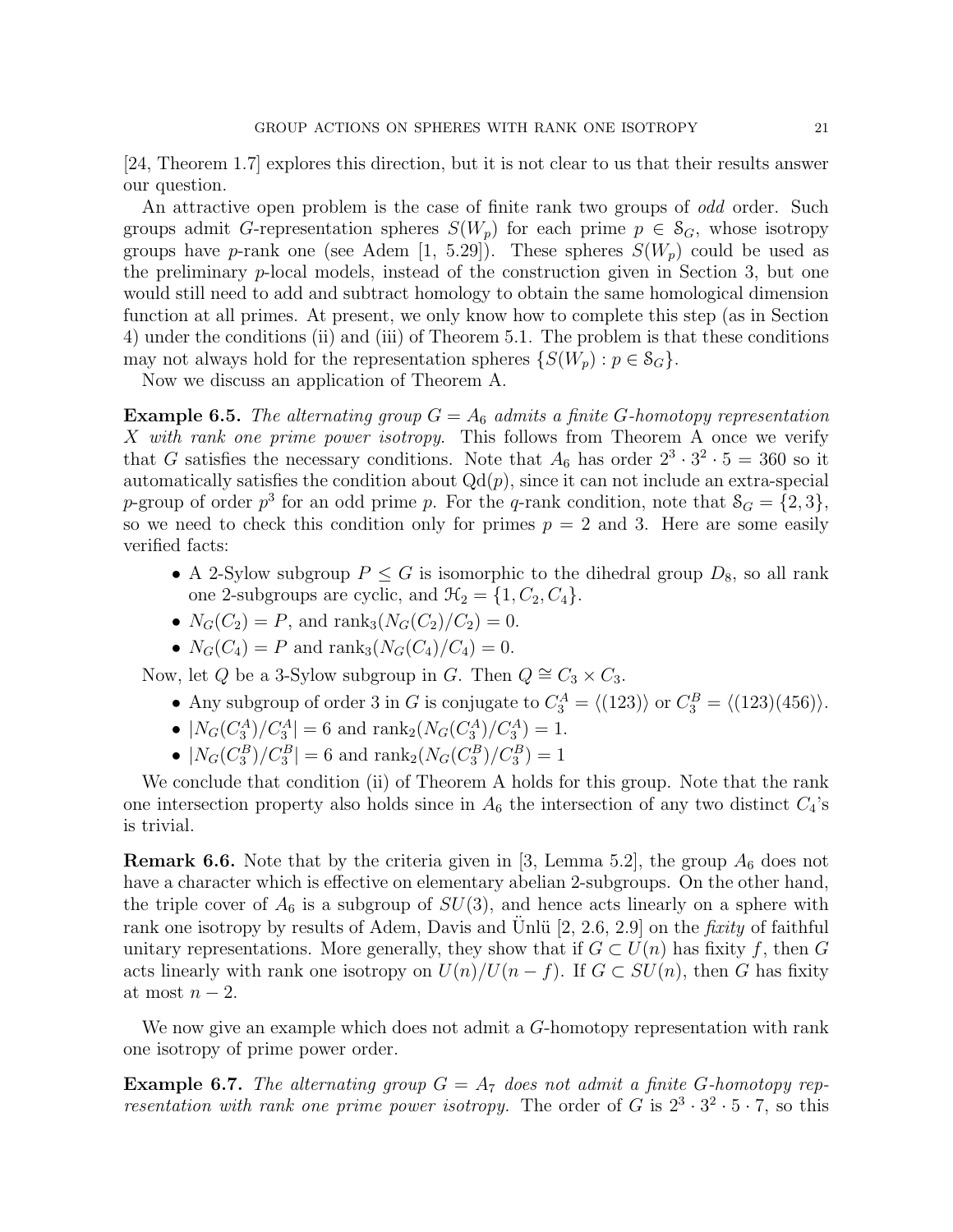group also automatically satisfies the  $Qd(p)$  condition. Here is a summary of the main structural facts:

- The 3-Sylow subgroup  $Q \leq G$  is isomorphic to  $C_3 \times C_3$ .
- Any subgroup of order 3 in G is conjugate to  $C_3^A = \langle (123) \rangle$  or  $C_3^B = \langle (123)(456) \rangle$ .
- The 2-Sylow subgroup of  $N_G(C_3^A)$  is isomorphic to  $D_8$ .
- $|N_G(C_3^A)/C_3^A| = 24$  and  $\text{rank}_2(N_G(C_3^A)/C_3^A) = 2$ .
- $N_G(C_3^B) \cong (C_3 \times C_3) \rtimes C_2$  and  $\text{rank}_2(N_G(C_3^B)/C_3^B) = 1$ .
- $|N_G(C_2)| = 24$ , and rank<sub>3</sub> $(N_G(C_2)/C_2) = 1$ .
- $N_G(C_4) \cong D_8$  and rank<sub>3</sub> $(N_G(C_4)/C_4) = 0$

We see that  $\mathcal{S}_G = \{2, 3\}$ , and the rank condition in Theorem A fails for 3-subgroups, since there is a cyclic 3-subgroup  $H = C_3^A$  with  $\text{rank}_2(N_G(H)/H) = 2$ . Instead we can try to apply Theorem 5.1 directly by choosing 2-effective and 3-effective characters whose dimension functions have the closure property. A suitable 3-effective character does exist, but it is not possible to find a 2-effective character whose dimension function has the closure property.

Since all involutions in  $G = A_7$  are conjugate, the subgroup  $\Omega_1(Z(G_2))$  is not strongly closed. To see that  $A_7$  does not satisfy the rank one intersection property either, take  $H = \langle (1234)(56) \rangle \cong C_4$  and  $K = \langle (1234)(57) \rangle \cong C_4$ . The intersection of these cyclic subgroups is  $H \cap K = \langle (13)(24) \rangle \cong C_2$ . But the subgroups generated by H and K is not a 2-group.

By applying the Borel-Smith conditions, we can easily show that if there existed a Ghomotopy representation X with rank one isotropy, then its dimension function  $\underline{n}$  would satisfy  $n(H) = n(K) = n(H \cap K) \neq -1$ , where H and K are given above. But then  $\langle H, K \rangle$  will also fix a point, contradicting our requirement that X have prime power isotropy.

**Example 6.8.** The group  $G = PSU_3(3)$  is not 2-regular, but admits an orthogonal linear action with rank one prime power isotropy. The order of G is  $2^5 \cdot 3^3 \cdot 7$ . Here is a summary of the main structural facts:

- The 3-Sylow subgroup  $G_3$  is isomorphic to the extra-special 3-group of order 27 and exponent 3.
- There are two conjugacy classes of subgroups  $C_3^A$  and  $C_3^B$  of order 3.
- $N_G(C_3^A)$  is isomorphic to  $G_3 \rtimes C_8$ , and  $N_G(C_3^B) \cong C_3 \times S_3$ . In particular, rank<sub>2</sub>( $N_G(H)/H$ ) = 1 for every cyclic subgroup  $H \leq G$  of order 3.
- Sylow 2 subgroup of G is the wreathed group  $(C_4 \times C_4) \rtimes C_2$ .
- All involutions in G are conjugate (so  $\Omega_1(Z(G_2))$  is not strongly closed).
- If t is an involution in G, then  $C_G(t) \cong GU_2(3)$  of order 96, so rank<sub>3</sub> $(N_G(H)) \leq 1$ for every rank one 2-subgroup  $H \leq G$ .

The facts listed above show that G satisfies the normaliser rank condition of Theorem A. Note that G also satisfies the  $Qd(p)$  condition since it has two conjugacy classes of subgroups of order 3 and the Sylow 7-subgroup is cyclic.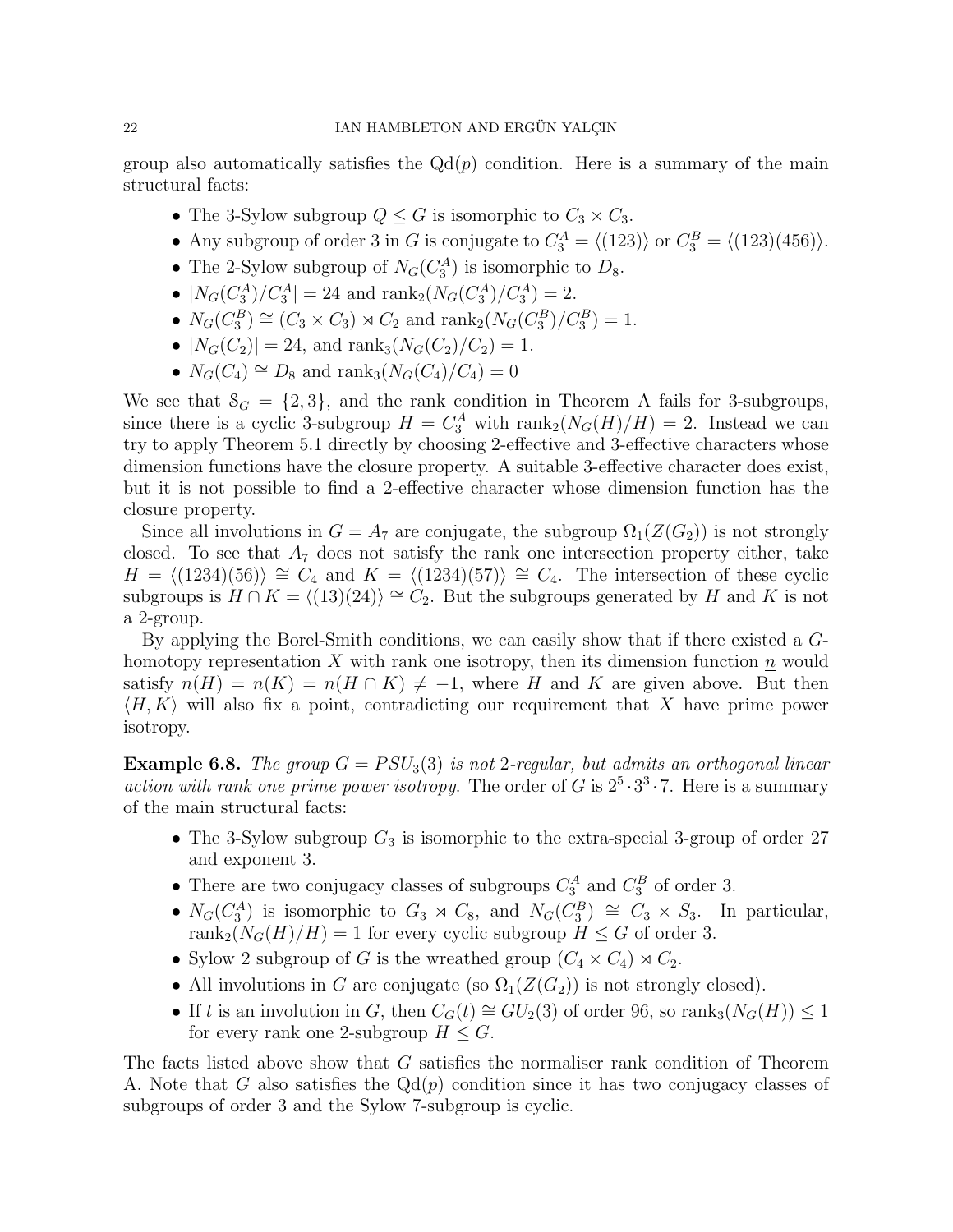By direct calculations in the group  $GU_2(3)$  it is possible to show that G does not satisfy the rank one intersection property. To see this note that G includes a subgroup  $H \cong GU_2(3)$  as centraliser of an involution  $t \in G$ . Since  $SU_2(3) = SL_2(3)$ , H has a normal subgroup S isomorphic to  $SL_2(3) \cong Q_8 \rtimes C_3$  with quotient group  $C_4$ . In fact we can choose an element u of order 8 in  $GU_2(3)$  such that  $t \in \langle u \rangle$  and  $GU_2(3) = S \cdot \langle u \rangle$ . The group H has another normal subgroup K of order 16 with quotient group  $S_3$ . So it is possible to find two cyclic subgroups  $T = \langle u \rangle$ ,  $T' = \langle u' \rangle$  isomorphic to  $C_8$  such that  $KT/K$  and  $KT'/K$  corresponds to different cyclic 2-subgroups in  $S_3$ . This means  $\langle T, T' \rangle$ is not a 2-group, but  $T \cap T' \neq 1$  since  $t \in T \cap T'$ . Hence the rank one intersection property does not hold for G (this argument was provided by Ron Solomon).

However  $G = PSU_3(3)$  does admit an orthogonal linear action with rank one isotropy (see [3, Theorem 1.7]). By direct calculations using the character table one can show that all the nontrivial isotropy subgroups are isomorphic to one of the groups in  $\{C_2, C_3, C_4, Q_8\},$ which are all rank one groups of prime power.

# 7. The proof of Theorem C

The finite simple groups of rank two are listed in Adem-Smith [3, p.423] as follows:

$$
PSL_2(q), q \ge 5; PSL_2(q^2), q \text{ odd }; PSL_3(q), q \text{ odd }; PSU_3(q), q \text{ odd }; PSU_3(4); A_7 \text{ and } M_{11}
$$

where  $q$  denotes a prime. Extensive information about the maximal subgroups of these simple groups is provided in [18], [9]. To prove Theorem C we will consider separate cases. Note that  $G = A_7$  is done in Example 6.7.

**Case 1:**  $G = PSL_2(q), q \geq 5$ . The order of G is  $q(q^2-1)/2$  and the maximal subgroups of G are listed in [9, 6.5.1]. From this list it is easy to see that the 2-Sylow subgroup of G is a dihedral group and for odd primes the Sylow subgroups are cyclic (see also [9, 4.10.5]). It follows that  $S_G = \{2\}$  and G is Qd(p)-free at odd primes, so Corollary B applies. We only need to show that G satisfies the rank one intersection property. This follows from the fact that the centraliser  $C_G(z)$  of an involution  $z \in G$  is a dihedral group of order  $D_{q-\delta}$  where  $\delta = \mp 1$  and  $\delta \equiv q \mod 4$  (see [10, Lemma 3.1]). This implies that  $C_G(z)$  has a cyclic subgroup of index 2 which contains every element of  $C_G(z)$  of order greater than 2. Hence we can not have two distinct cyclic 2-subgroups in G with nontrivial intersection unless they include each other.

By inspecting the character table of  $G$ , and applying the criterion [3, Lemma 5.2], we see that  $PSL_2(q)$ ,  $q > 7$ , does not admit an orthogonal representation V with rank one isotropy on  $S(V)$ .

**Case 2:**  $G = PSL_2(q^2), q \geq 3$ . We did  $PSL_2(9) = A_6$  explicitly in Example 6.5. In general, the order of G is  $q^2(q^4-1)/2$  and the maximal subgroups are again listed in [9, 6.5.1]. The conditions on the normalizer quotients needed for Theorem A can be checked at the primes  $S_G = \{2, q\}$  using the information in [9], and [13, Chap. II]. The 2-Sylow subgroups are dihedral [9, 4.10.5], and the  $q$ -Sylow subgroup  $Q$  is elementary abelian of rank two [9, 6.5.1] (with normalizer  $N_G(Q)$  represented by the parabolic subgroup of upper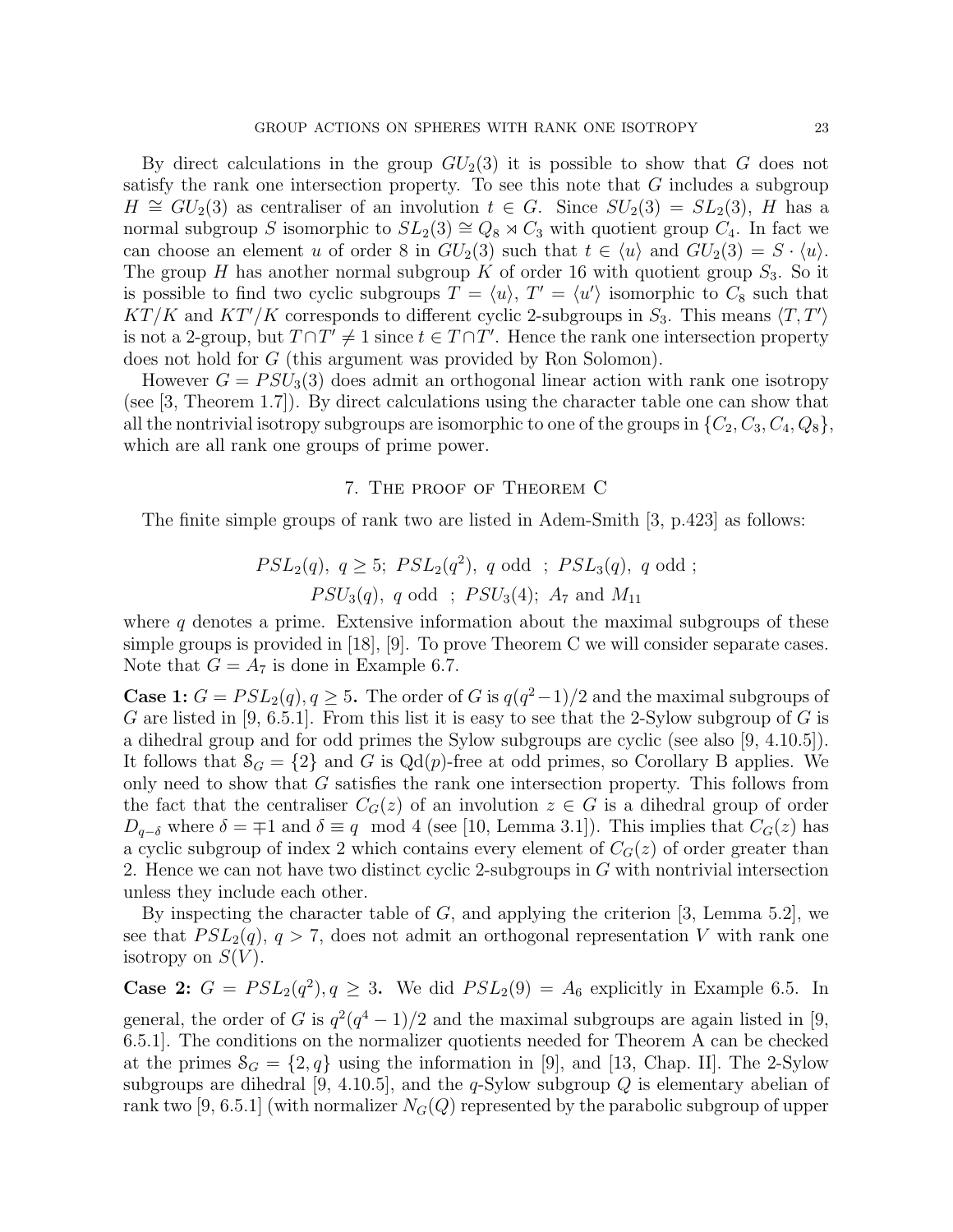triangular matrices). At the other primes  $p \neq 2, q$ , any p-Sylow subgroup is contained in a dihedral group, and hence cyclic (see [13, II.8.27]). The rank one intersection property can be checked in a similar way as in Case 1.

**Case 3:**  $PSL_3(q), q \geq 3$ . We refer to [18, §15] or [9, 6.5.3] for the maximal subgroups. Since G contains  $Qd(p)$  for  $p = q$ , this series of groups is ruled out. An explicit embedding is given by the matrices:

$$
Qd(p) = \left\{ \begin{bmatrix} a & b & e \\ c & d & f \\ 0 & 0 & 1 \end{bmatrix} : ad - bc = 1 \right\}
$$

with entries in  $\mathbf{F}_q$ .

**Case 4:**  $G = PSU_3(q), q \ge 3$ . The order of G is  $(q^3+1)q^3(q^2-1)/d$ , where  $d = (3, q+1)$ , and the maximal subgroups are given in [18,  $\S 16$ ] or [9, 6.5.3]. In particular, G contains an abelian subgroup of order  $(q + 1)^2/d$ . If  $9 \mid (q + 1)$ , then G contains Qd(3), hence is ruled out, so we assume that  $9 \nmid (q + 1)$ .

If  $3 \mid (q+1)$ , then the 3-Sylow subgroup of G is elementary abelian of order 9. If  $r > 3$  is an odd prime dividing  $q + 1$ , then the r-Sylow subgroup is abelian of rank two, and order equal to the r-primary part of  $(q + 1)^2$ . Finally, if r is an odd prime not dividing  $q + 1$ , then r divides  $(q^2 - q + 1)$  or r divides  $q - 1$ , and the r-Sylow subgroup of G is cyclic (see [9, 6.5.3(c)], [18, p. 228, 241] for the list of subgroups, and [13, II.10.12], and [19, §1] for additional details about the structure). In summary,  $S_G = \{2, q\} \cup \{r \mid (q + 1) : r \text{ an odd prime}\}.$ 

It is easy to see that the normaliser rank condition fails if an odd prime  $r$  divides  $(q + 1)$ , since  $2 \mid (q + 1)^2/d$ . Note that this failure can not be avoided by choosing a different representation since there is only one conjugacy class of order 2 and order 3 elements. The reason that there is only one conjugacy class of subgroups of order 3 follows from the fact that when  $3 | (q+1)$ , then G includes  $PSU_3(2) = (C_3 \times C_3) \rtimes Q_8$  as a subgroup (see [9, 6.5.3(d)], [18, p. 241]) and in this group there is only one conjugacy class of subgroups of order 3. Hence  $G = PSU_3(q)$  does not admit a finite G-homotopy representation with rank one prime power isotropy if an odd prime r divides  $(q + 1)$ .

In the only remaining case we have  $q + 1 = 2<sup>n</sup>$ . The 2-Sylow subgroup  $G_2$  of G is the wreathed group  $(C_{2^n} \times C_{2^n}) \rtimes C_2$  and all involutions in G are conjugate (a good reference for the facts we need is [4, Chap. I]). The case  $q = 3$  was discussed in Example 6.8, so we will assume  $q + 1 = 2^n$  with  $n \geq 3$ . By direct calculation it can be shown that in this case  $S_G = \{2, q\}$  and the normalizer rank condition holds for these primes. However, it turns out that the rank one intersection property fails in this case. It is possible to find a pair of cyclic 2-subgroups, one of which is a  $C_4$  which intersect nontrivially and the subgroup that generate is not a 2-group. In fact, the rank one intersection property fails in general for  $G = PSU_3(q)$ ,  $q \geq 3$ . Again this failure can not be avoided.

**Proposition 7.1.** The group  $G = PSU_3(q)$  does not admit a finite G-homotopy representations with rank one prime power isotropy, for  $q + 1 = 2^n$  with  $n \geq 3$ .

*Proof.* Suppose that G admits a finite G-homotopy representation X with dimension functions  $n$  such that only isotropy subgroups are rank one prime power subgroups. Let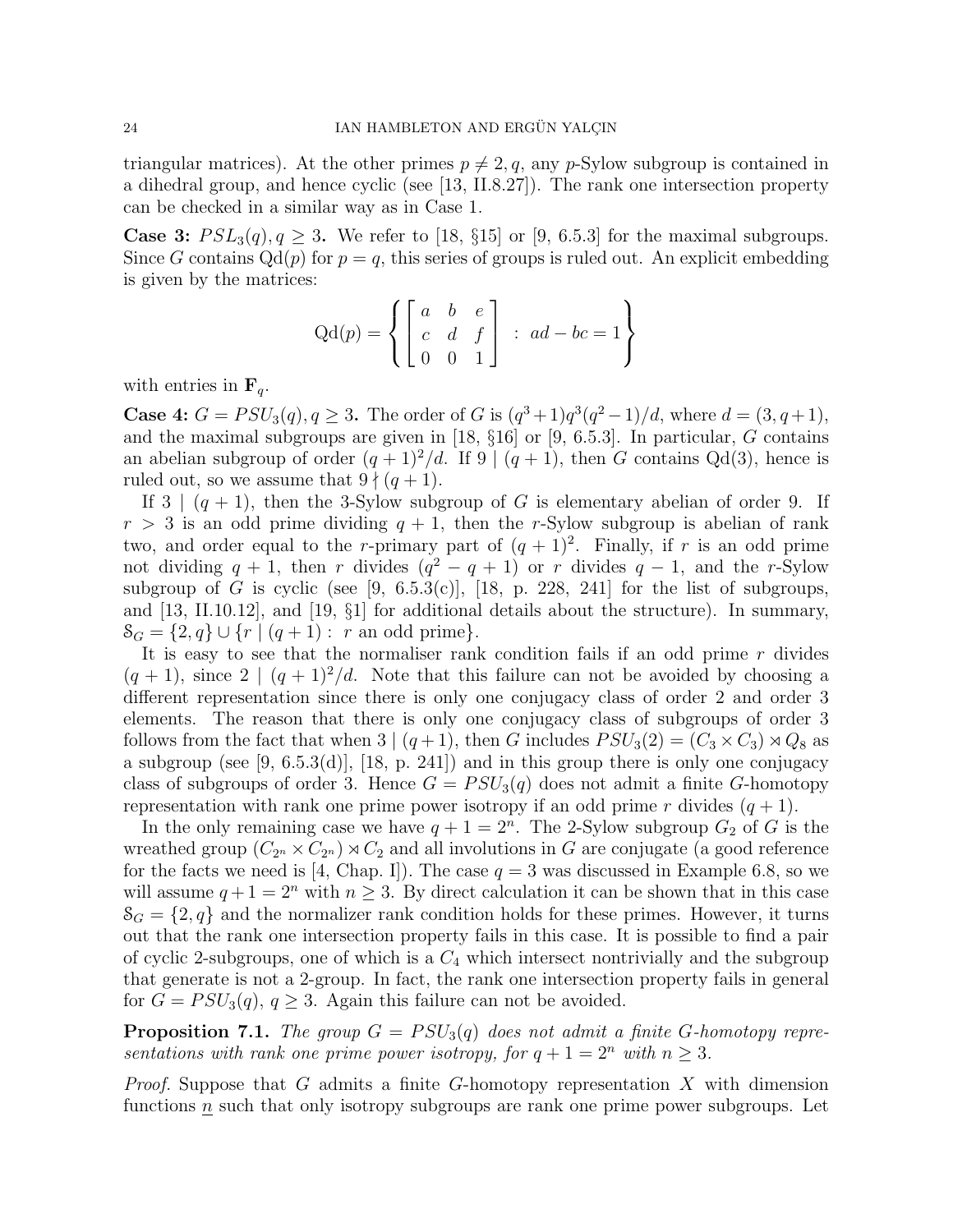$G_2$  be generated by  $x, y, z$  satisfying the relations  $x^{2^n} = y^{2^n} = z^2 = 1$  and  $z x z = y$ . We apply the Borel-Smith conditions to the subgroup lattice of  $G_2$ , starting with the quotient group  $U/V = C_2 \times C_2$  with  $U = \langle xy^{-1}, x^{2^{n-1}}, z \rangle$  and  $V = \langle xy^{-1} \rangle$ . This gives  $\underline{n}(V) = \underline{n}(Q)$ where  $Q = \langle xy^{-1}, x^{2^{n-1}}z \rangle$  is a generalized quaternion subgroup of U that includes V. Applying the Borel-Smith conditions to the subquotients of the dihedral subgroup of U that includes V, we can obtain further that  $n(Q) = n(H) = n(\langle t \rangle) \neq -1$  where H is any nontrivial subgroup of  $V$ .

To reach to a contradiction, we choose an involution  $t \in G$  and consider its centraliser  $C_G(t)$ , which is isomorphic to the group  $GU_2(q)$  (see [4, Proposition 4, p. 21]). This group has  $SU_2(q) \cong SL_2(q)$  as a subgroup, so in  $C_G(t)$  there is a subgroup S isomorphic to  $SL_2(q)$ . When  $q > 3$ , the Sylow 2-subgroup of  $SL_2(q)$  is not normal, hence in S it is possible to find two conjugate quaternion subgroups Q and Q' such that  $t \in Q \cap Q'$ . Note that by monotonicity of the dimension function, the equalities  $n(Q) = n(Q') = n(\langle t \rangle)$ imply that  $\underline{n}(Q) = \underline{n}(Q') = \underline{n}(Q \cap Q')$ .

We claim that  $\langle Q, Q' \rangle$  is not a 2-group. This will prove that  $\underline{n}$  does not have the closure property, hence it will give a contradiction to the existence of the G-homotopy representation with rank one prime power isotropy. Suppose to the contrary that  $\langle Q, Q' \rangle$ is a 2-group. Then both  $Q$  and  $Q'$  will lie, as distinct subgroups, in a Sylow 2-subgroup  $G_2$  of  $G = PSU_3(q)$ . But the wreathed group  $(C_{2^n} \times C_{2^n}) \rtimes C_2$  has a unique quaternion subgroup of order  $2^{n+1}$  (see [4, Lemma 2(v), p. 9]). This is a contradiction.

**Case 5:**  $G = M_{11}$ . The order of G is  $7920 = 2^4 \cdot 3^2 \cdot 5 \cdot 11$  and  $\mathcal{S}_G = \{2, 3\}$ . This group is  $Qd(p)$ -free, but the 2-rank rank<sub>2</sub>( $N_G(H)/H$ ) = 2, for H a subgroup of order three (see [9, p. 262]). Since all the subgroups of order three are conjugate, G does not admit a finite G-homotopy representation with rank one prime power isotropy.

**Case 6:**  $G = PSU_3(4)$ . The order of G is  $65280 = 2^6 \cdot 3 \cdot 5^2 \cdot 13$  and  $S_G = \{2, 5\}$ . This group has a linear representation V such that the G-action on  $S(V)$  has rank one isotropy (see [3, p. 425]). One can check that all the nontrivial isotropy subgroups are in the set  $\{C_2, C_3, C_4, C_5\}.$ 

#### **REFERENCES**

- [1] A. Adem, Lectures on the cohomology of finite groups, Interactions between homotopy theory and algebra, Contemp. Math., vol. 436, Amer. Math. Soc., Providence, RI, 2007, pp. 317–334.
- [2] A. Adem, J. F. Davis, and O. Unlü, Fixity and free group actions on products of spheres, Comment. Math. Helv. 79 (2004), 758–778.
- [3] A. Adem and J. H. Smith, *Periodic complexes and group actions*, Ann. of Math. (2) 154 (2001), 407–435.
- [4] J. L. Alperin, R. Brauer, and D. Gorenstein, Finite groups with quasi-dihedral and wreathed Sylow 2-subgroups., Trans. Amer. Math. Soc. 151 (1970), 1–261.
- [5] D. J. Benson, Representations and cohomology. II, second ed., Cambridge Studies in Advanced Mathematics, vol. 31, Cambridge University Press, Cambridge, 1998, Cohomology of groups and modules.
- [6] G. E. Bredon, Introduction to compact transformation groups, Academic Press, New York, 1972, Pure and Applied Mathematics, Vol. 46.
- [7] A. Dold, Zur Homotopietheorie der Kettenkomplexe, Math. Ann. 140 (1960), 278–298.